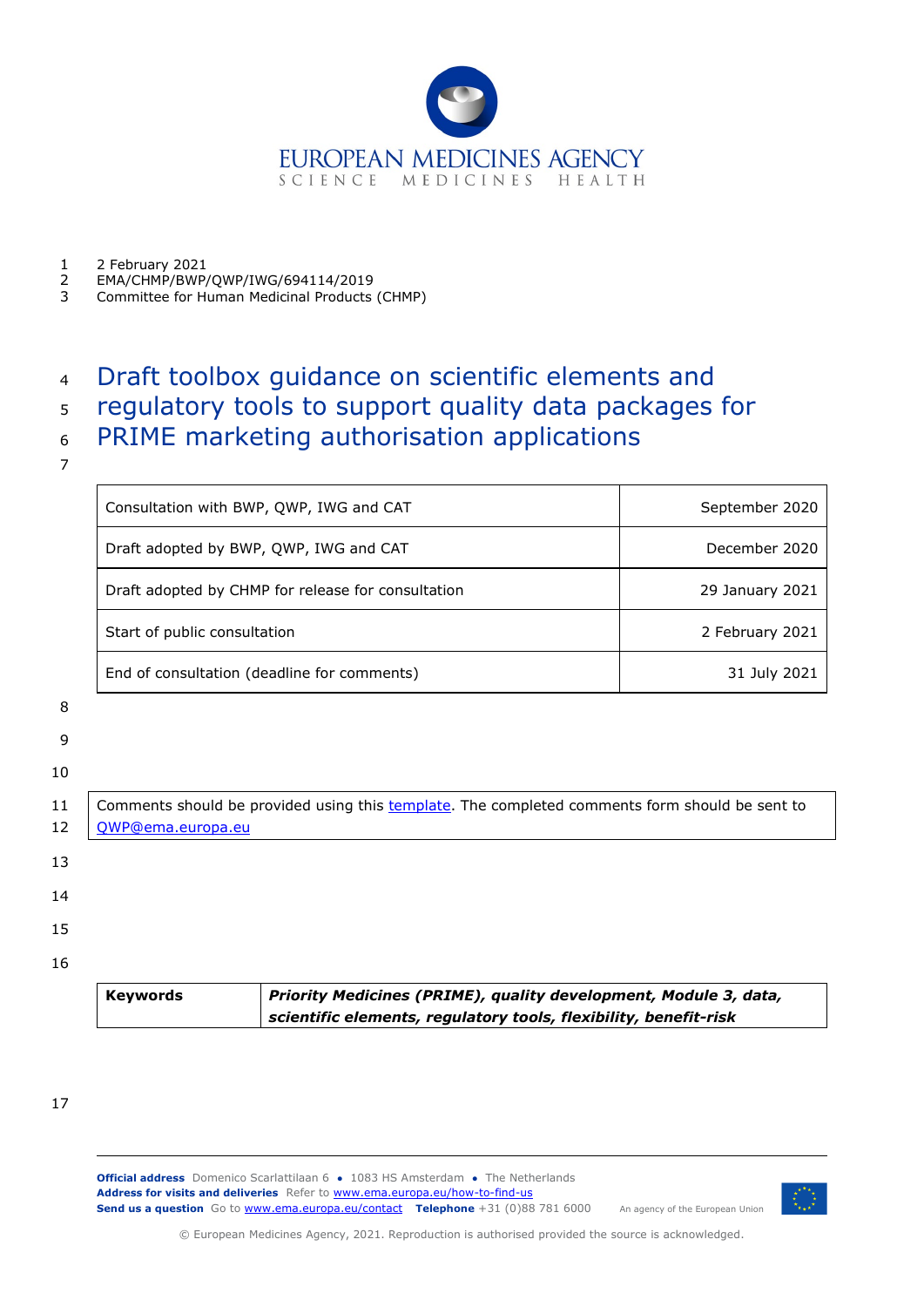# **Table of contents**

| 19 |                                                                                                  |  |
|----|--------------------------------------------------------------------------------------------------|--|
| 20 |                                                                                                  |  |
| 21 |                                                                                                  |  |
| 22 |                                                                                                  |  |
| 23 |                                                                                                  |  |
| 24 |                                                                                                  |  |
| 25 |                                                                                                  |  |
| 26 |                                                                                                  |  |
| 27 |                                                                                                  |  |
| 28 |                                                                                                  |  |
| 29 |                                                                                                  |  |
| 30 |                                                                                                  |  |
| 31 |                                                                                                  |  |
| 32 | 4.3.4. Decoupling active substance and finished product process validation                       |  |
| 33 |                                                                                                  |  |
| 34 |                                                                                                  |  |
| 35 |                                                                                                  |  |
| 36 | 4.4.2. The acceptance and use of in-silico models and purge factor calculations 10               |  |
| 37 | 4.4.3. Front-loading of control strategy activities/ CMC development plan11                      |  |
| 38 |                                                                                                  |  |
| 39 | 4.5.1 Launching from an investigational medicinal product site12                                 |  |
| 40 | 4.5.2                                                                                            |  |
| 41 | Use of biological starting material manufactured under a lower level of GMP  12<br>4.5.3         |  |
| 42 |                                                                                                  |  |
| 43 | 4.6.1. Stability models generated from stability of structurally similar molecules (Biotech). 13 |  |
| 44 | 4.6.2. Stability based on supportive knowledge (small molecules)14                               |  |
| 45 |                                                                                                  |  |
| 46 |                                                                                                  |  |
| 47 |                                                                                                  |  |
| 48 |                                                                                                  |  |
| 49 |                                                                                                  |  |
| 50 |                                                                                                  |  |
| 51 |                                                                                                  |  |
| 52 |                                                                                                  |  |
| 53 |                                                                                                  |  |
| 54 |                                                                                                  |  |
| 55 |                                                                                                  |  |
| 56 | 5.3. Regulatory tool 2: conditional marketing authorisation (CMA)  18                            |  |
| 57 |                                                                                                  |  |
| 58 |                                                                                                  |  |
| 59 |                                                                                                  |  |
| 60 |                                                                                                  |  |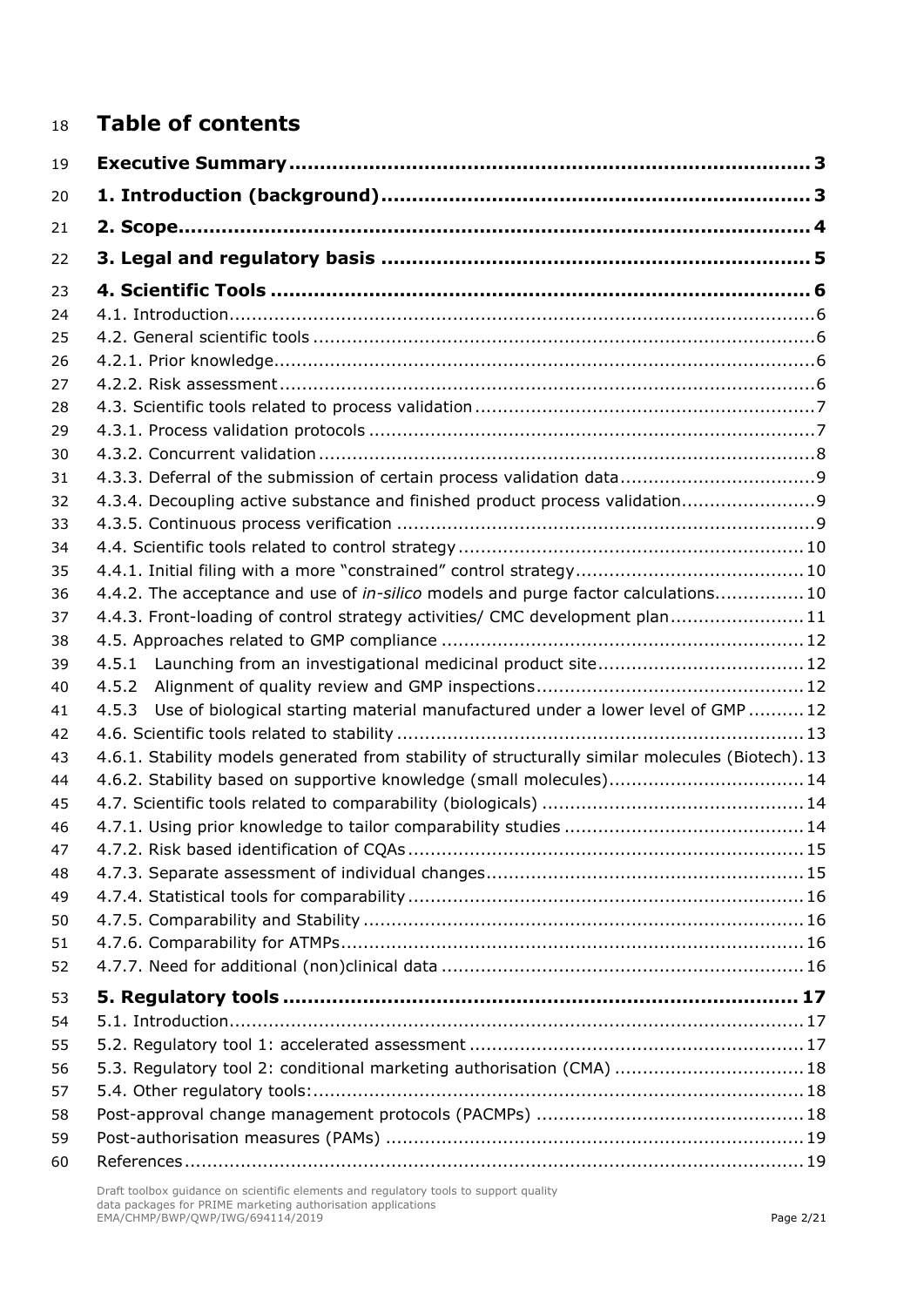# <span id="page-2-0"></span>**Executive Summary**

- The Priority Medicines (PRIME) scheme was launched to enhance EMA support to the development of
- medicines that target an unmet medical need with the aim to help patients to benefit from these
- therapies as early as possible. This is achieved by optimising the medicines development plans and
- speeding up their evaluation.
- Experience to date has shown that applicants face challenges to complete quality and manufacturing
- development and data requirements during development of medicines for early access. This document
- provides guidance, in a 'toolbox approach', by summarising scientific elements and regulatory tools,
- available in the existing EU regulatory framework, that can be applied to support the development and
- completion of Module 3 quality data packages in the preparation of marketing authorisation
- applications (MAA) of designated PRIME medicinal products.
- This toolbox guidance follows on from the Workshop with stakeholders on support to quality
- 73 development in early access approaches (i.e. PRIME, Breakthrough Therapies)<sup>[1](#page-2-2)</sup>, held jointly with the
- US Food and Drug Administration (FDA) on 26 November 2018, which sought to identify scientific and
- regulatory solutions to challenges commonly experienced by Applicants of PRIME applications in
- completing Module 3 data requirements in time for the MAA.

# <span id="page-2-1"></span>**1. Introduction (background)**

- The European Medicines Agency (EMA) launched the PRIME scheme to enhance support for the
- development of medicines that target an unmet medical need. This voluntary scheme is based on
- enhanced interaction and early dialogue with developers of promising medicines, to optimise
- development plans and speed up evaluation so these medicines can reach patients earlier.
- To be accepted for PRIME, a medicine has to show its potential to benefit patients with unmet medical 83 needs based on early clinical data.
- Once a candidate medicine has been selected for PRIME, the Agency will:
- appoint a [rapporteur](https://www.ema.europa.eu/en/glossary/rapporteur) from the [Committee for Medicinal Products for Human Use](https://www.ema.europa.eu/en/glossary/committee-medicinal-products-human-use) [\(CHMP\)](https://www.ema.europa.eu/en/glossary/chmp) or from the Committee on Advanced Therapies [\(CAT\)](https://www.ema.europa.eu/en/glossary/cat) in the case of an advanced therapy to **provide continuous support and help to build knowledge ahead of a marketing-authorisation** application;
- 89 assign a dedicated contact point from EMA and a dedicated EMA Quality specialist. Other team support will be involved as needed (e.g. Inspections Office)
- organise a kick-off meeting with the [CHMP](https://www.ema.europa.eu/en/glossary/chmp)[/CAT](https://www.ema.europa.eu/en/glossary/cat) [rapporteur](https://www.ema.europa.eu/en/glossary/rapporteur) and a multidisciplinary group of experts, so that they provide guidance on the overall development plan and regulatory strategy;
- provide [scientific advice](https://www.ema.europa.eu/en/glossary/scientific-advice) at key development milestones, involving additional stakeholders such as health-technology-assessment bodies, to facilitate quicker access for patients to the new medicine;
- review the available information on supply chain to establish the need for an inspection and to co-ordinate any inspections during the assessment;

<span id="page-2-2"></span><sup>&</sup>lt;sup>1</sup> Stakeholder workshop on support to quality development in early access approaches, such as PRIME and Breakthrough Therapies [\(https://www.ema.europa.eu/en/events/stakeholder-workshop-support-quality-development-early-access](https://www.ema.europa.eu/en/events/stakeholder-workshop-support-quality-development-early-access-approaches-such-prime-breakthrough)[approaches-such-prime-breakthrough\)](https://www.ema.europa.eu/en/events/stakeholder-workshop-support-quality-development-early-access-approaches-such-prime-breakthrough)

Draft toolbox guidance on scientific elements and regulatory tools to support quality data packages for PRIME marketing authorisation applications EMA/CHMP/BWP/QWP/IWG/694114/2019 Page 3/21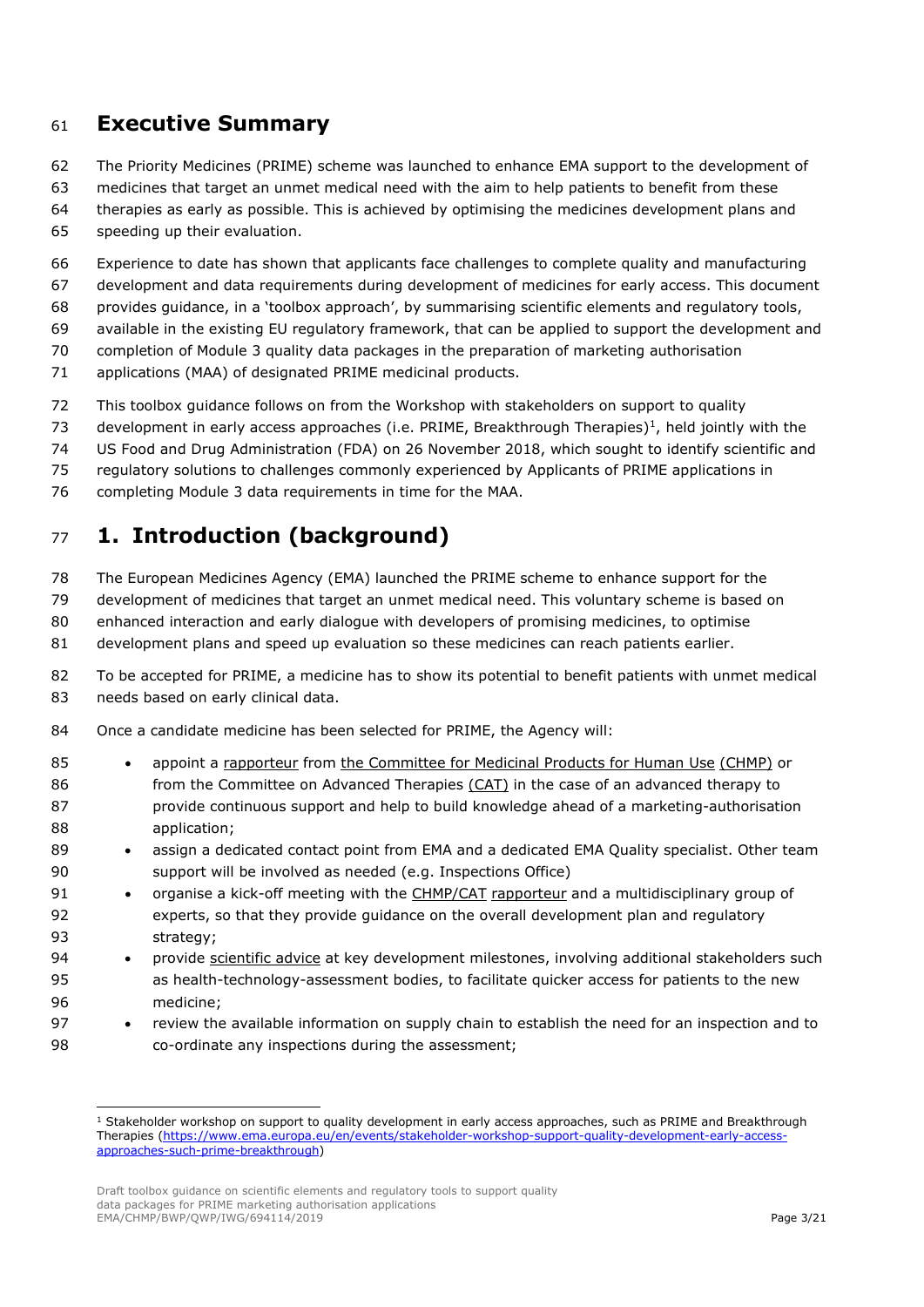- 99 confirm potential for [accelerated assessment](https://www.ema.europa.eu/en/glossary/accelerated-assessment) at the time of an application for marketing [authorisation.](https://www.ema.europa.eu/en/glossary/marketing-authorisation)
- Experience to date has shown that applicants face challenges to complete quality and manufacturing development and data requirements during development of products in early access approaches.
- In order to address and overcome these challenges, the Agency wishes to support applicants with
- guidance regarding their pharmaceutical development programme and flexibility on the provision and
- type of data packages in the context of a MAA taking into consideration the overall benefit/risk of the
- 106 product. Specific guidance includes product characterisation, specification setting, validation and
- stability testing as well as early identification of quality issues / attributes that are critical to the clinical use of the medicinal product.
- 
- This toolbox guidance summarises scientific and regulatory approaches which can be considered and
- applied by Applicants, tailored to their product development in question, to facilitate the development
- and preparation of robust quality data packages. A well prepared and robust Module 3 will support
- timely access to the medicine for patients whilst providing assurance that product quality and efficacy
- and patient safety are not compromised. Similarly, applicants should ensure that manufacturers are
- compliant with EU GMP and are inspection ready at the time of submission.
- The scientific and regulatory approaches described in this document can offer flexibility in terms of the
- time point for full completion of certain quality data packages when there is an unmet medical need
- and should always be considered in the context of the specific benefit/risk of the product.
- Nevertheless, while regulatory tools can support timely access, they do not reduce the product quality requirements in a MA dossier. The data needed to demonstrate quality, safety and efficacy in line with Annex I of Directive 2001/83/EC is expected to be provided in the MAA dossier.
- Therefore, Module 3 marketing authorisation dossier data requirements must be in line with scientific
- guidelines and technical requirements according to the EU legislation (Annex I of Dir. 2001/83/EC).
- Alternative data sources (e.g. platform/pilot scale data) can be considered provided their relevance to
- the product in question is established. In case of ATMPs, the content of the application can be adapted
- under a risk-based approach specific to ATMPs (according to Annex I, part IV of Directive 2001/83/EC).
- For an optimal use of these regulatory tools, applicants aiming at early access are strongly encouraged
- to initiate dialogue with regulators as early as possible to discuss their overall development plan,
- including their quality programme and compliance of the supply chain, to ensure there is a mutual
- 129 agreement on the dossier expectations and they are prepared to address any uncertainties, avoid
- delays, enable an accelerated assessment (if applicable) and ultimately achieve a successful MAA.

# <span id="page-3-0"></span>**2. Scope**

- The scope of this document is on medicinal products that have received PRIME designation by the
- 133 CHMP<sup>[2](#page-3-1)</sup> and includes medicinal products containing chemical, biological and/or biotechnologically
- derived substances and Advanced Therapy Medicinal Products (ATMPs).

Enhanced early dialogue to facilitate accelerated access of Priority Medicines (PRIME)

Draft toolbox guidance on scientific elements and regulatory tools to support quality data packages for PRIME marketing authorisation applications EMA/CHMP/BWP/QWP/IWG/694114/2019

<span id="page-3-1"></span>[<sup>\(</sup>https://www.ema.europa.eu/en/documents/regulatory-procedural-guideline/enhanced-early-dialogue-facilitate](https://www.ema.europa.eu/en/documents/regulatory-procedural-guideline/enhanced-early-dialogue-facilitate-accelerated-assessment-priority-medicines-prime_en.pdf)[accelerated-assessment-priority-medicines-prime\\_en.pdf\)](https://www.ema.europa.eu/en/documents/regulatory-procedural-guideline/enhanced-early-dialogue-facilitate-accelerated-assessment-priority-medicines-prime_en.pdf)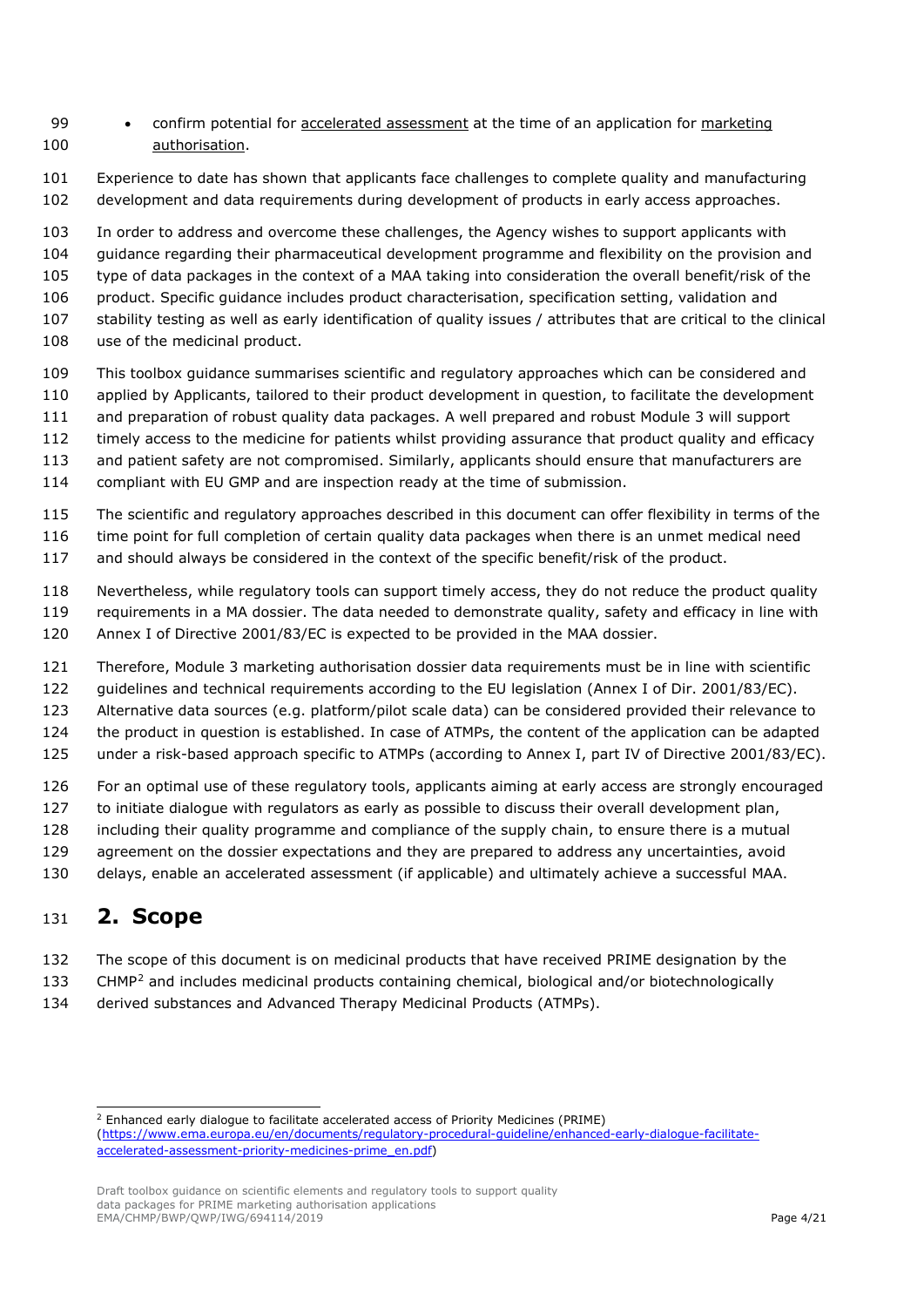- It is recognized that some of the tools described in this document may be considered on a case by case
- basis, and prior to agreement with regulators, for other products intended for early access that address
- an unmet medical need.

# <span id="page-4-0"></span>**3. Legal and regulatory basis**

 This guideline should be read in conjunction with EU legislation (Annex I of Dir. 2001/83/EC and 2001/20/EC), which details Module 3 data requirements, and scientific guidelines and technical requirements according to the EU framework, in particular:

- 142 EudraLex- Volume 2B- Notice to Applicants
- 143 EudraLex Volume 4 Good Manufacturing Practice (GMP) quidelines.
- EudraLex Volume 4 (Good Manufacturing Practice), Guidelines on Good Manufacturing Practice specific to Advanced Therapy Medicinal Products (https://ec.europa.eu/health/sites/health/files/files/eudralex/vol-
- 147 4/2017 11 22 quidelines qmp for atmps.pdf)
- ICH M7 (R1) (assessment and control of DNA reactive (mutagenic) impurities in pharmaceuticals to limit potential carcinogenic risk).
- 150 ICH Q6A (specifications: test procedures and acceptance criteria for new drug substances and new drug products: chemical substances).
- ICH Q6B (specifications: test procedures and acceptance criteria for biotechnological/biological products).
- 154 ICH Q8 (R2) (Pharmaceutical development).
- 155 ICH Q9 (Quality risk management).
- 156 ICH Q10 (Pharmaceutical quality system).
- ICH Q11 (Development and manufacture of drug substances (chemical entities and biotechnological / biological entities).
- 159 ICH Q12 (Technical and regulatory considerations for pharmaceutical product lifecycle management).
- 161 CHMP Guideline on process validation for finished products information and data to be provided in regulatory submissions (EMA/CHMP/CVMP/QWP/BWP/70278/2012-Rev1,Corr.1).
- EMA Questions and answers on post approval change management protocols (EMA/CHMP/CVMP/QWP/586330/2010).
- EMA Meeting Report: Joint BWP/QWP workshop with stakeholders in relation to prior knowledge and its use in regulatory applications (EMA/CHMP/BWP/187162/2018).
- 167 \*This list is not exhaustive, and other guidelines may also be of relevance.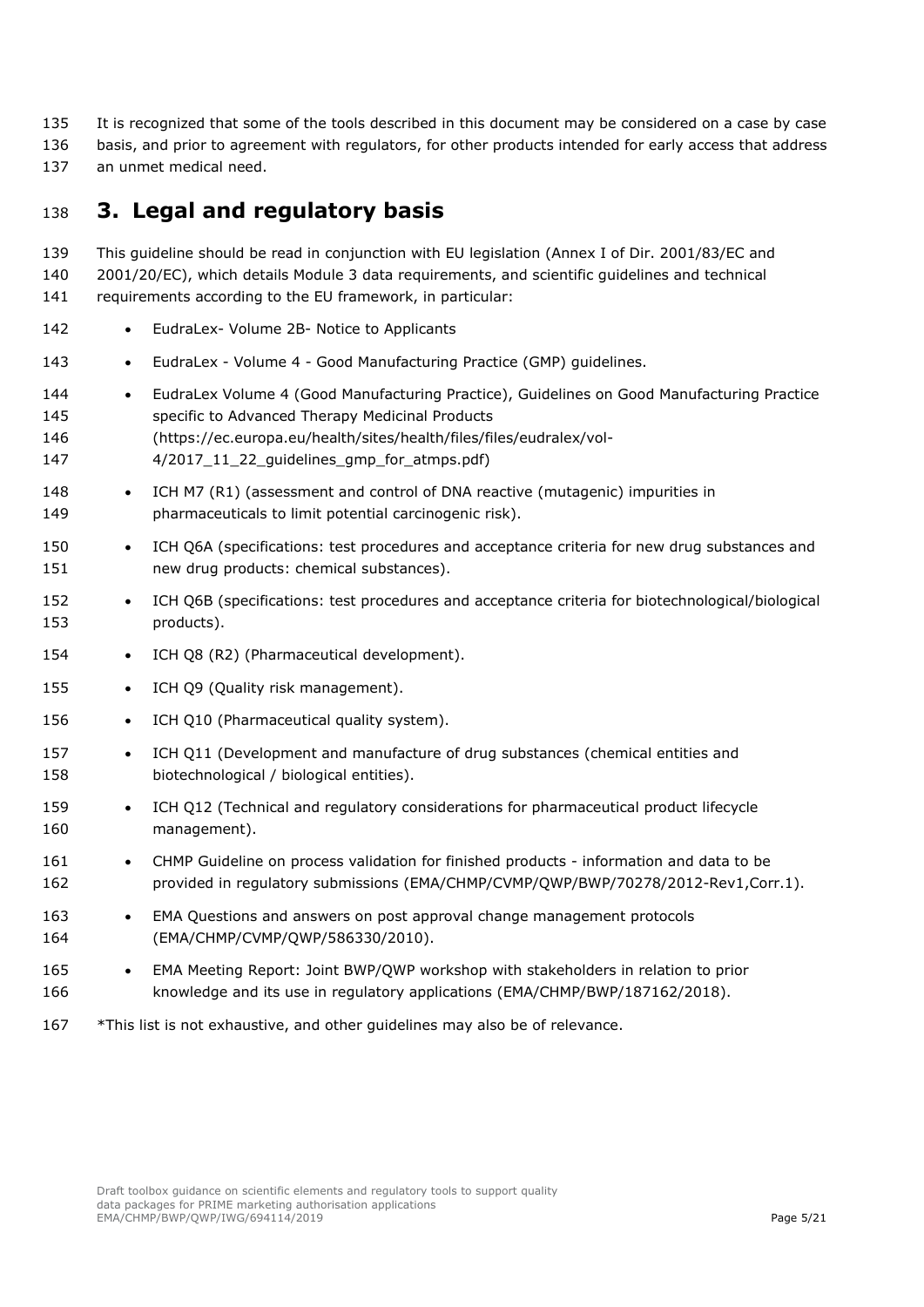# <span id="page-5-0"></span>**4. Scientific Tools**

#### <span id="page-5-1"></span>**4.1. Introduction**

 In the context of this document, the term ´scientific tools´ refers to scientific concepts, principles or technologies used for development, manufacture and quality risk management of medicinal products.

- Examples include modelling, analytical or platform technologies.
- 173 Of note, during the Stakeholder workshop on support to quality development in early access
- 174 approaches, such as PRIME and Breakthrough Therapies<sup>1</sup> the term 'scientific elements' was used for the term 'scientific tools'.

#### <span id="page-5-2"></span>**4.2. General scientific tools**

#### <span id="page-5-3"></span>**4.2.1. Prior knowledge**

 Prior knowledge is a term used in ICH (e.g. Q8, Q10 and Q11) and EMA guidelines. A definition of this term was discussed at a Joint BWP/QWP workshop with stakeholders on prior knowledge and its use in 180 regulatory applications held at EMA in 2017<sup>[3](#page-5-5)</sup> (EMA/CHMP/BWP/187162/2018). A definition was agreed and published in the workshop meeting report. Prior knowledge includes company knowledge from development and manufacturing experience (e.g. experience based on similar compounds, products and processes) as well as reference to scientific and technical publications or application of established scientific principles e.g. within chemistry.

- The availability of prior knowledge, if demonstrated to be relevant for the product in question, could be good basis for shifting the time-point for completion of certain quality studies. Prior knowledge may also make some development studies redundant. If the knowledge is not related to experience with the molecule in question, but based on a similar molecule, then the applicability of the knowledge to the new molecule needs to be justified, and the knowledge also needs to be communicated in the dossier for the new molecule in the form of a summary discussion or inclusion of supportive data. Where relevant, reference to previous filings should be made, but sufficiently comprehensive information should be presented in the dossier for the new molecule making it possible to determine that it is representative for the product in question.
- Prior knowledge information should be included in the CTD in the section where the product specific information otherwise would be, together with argumentation on how the information is relevant.
- Prior knowledge can also stem from "platforms", which means that, for example, similar formulation, manufacturing process and/or analytical testing is used across many different molecules within a group. Such groups can include monoclonal antibodies, viral vector vaccines or oligonucleotides. In such cases the number of products already included in the platform and other information on the extent of knowledge available, together with information on the qualification of the new molecule to 201 the platform is essential in order to assess the applicability of the platform.

## <span id="page-5-4"></span>**4.2.2. Risk assessment**

<span id="page-5-5"></span> As indicated in ICH Q8 and Q9 risk assessment is a systematic science-based process of organizing information to support a risk decision to be made within a risk management process. It consists of the

 Joint BWP/QWP workshop with stakeholders in relation to prior knowledge and its use in regulatory applications [https://www.ema.europa.eu/en/events/joint-biologics-working-party-quality-working-party-workshop-stakeholders](https://www.ema.europa.eu/en/events/joint-biologics-working-party-quality-working-party-workshop-stakeholders-relation-prior-knowledge)[relation-prior-knowledge](https://www.ema.europa.eu/en/events/joint-biologics-working-party-quality-working-party-workshop-stakeholders-relation-prior-knowledge)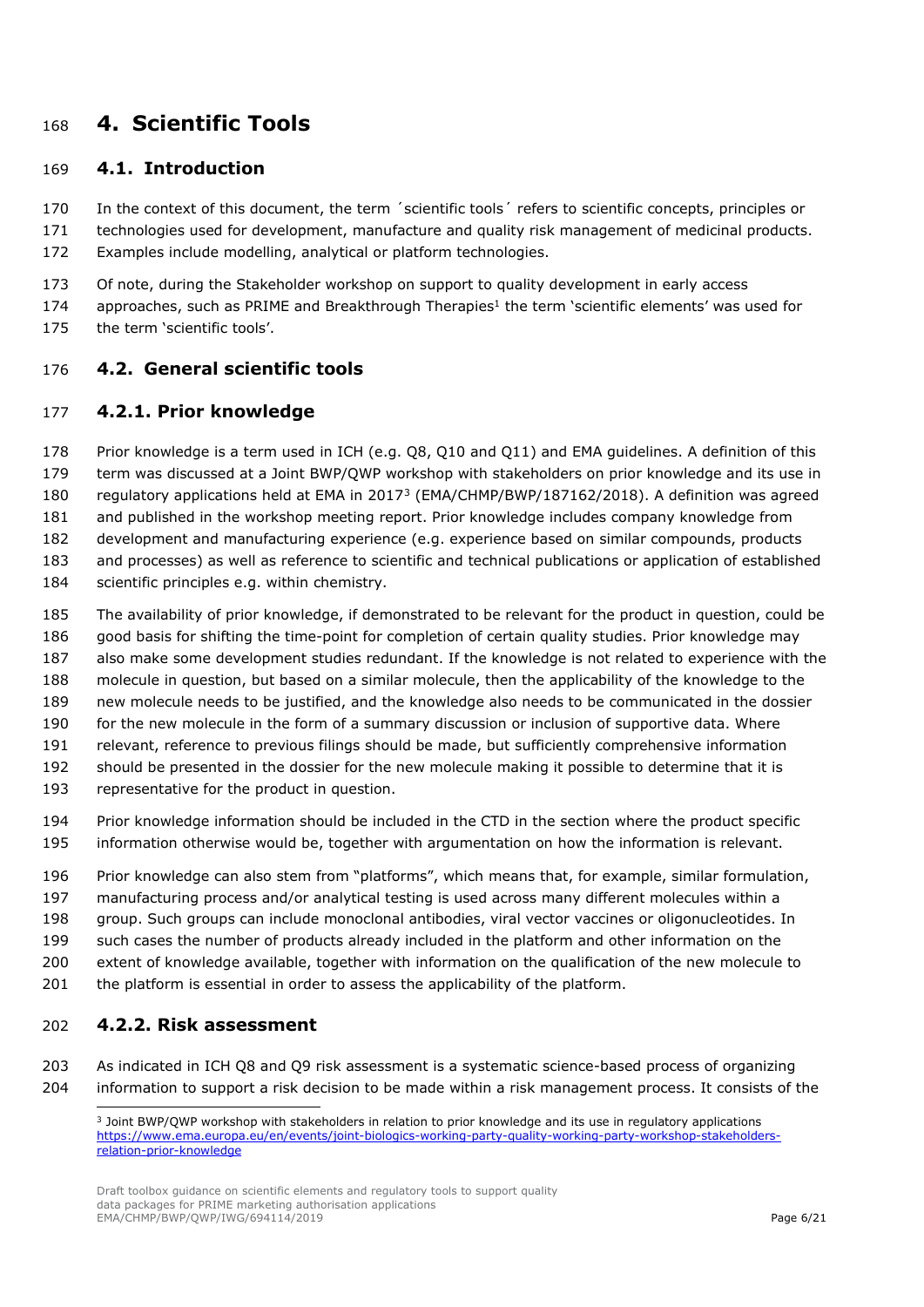- identification of hazards and the analysis and evaluation of risks associated with exposure to those hazards. This tool is typically used as part of the pharmaceutical development to evaluate the
- formulation and manufacturing processes to understand the impact of material attributes and process
- parameters on product quality, define their criticality and inform the studies to be conducted. With the
- use of the identified risk profile the applicant shall justify the extent of data available in the various 210 sections of the MAA dossier.
- 211 It is important to note that this process starts at the beginning of product development and matures
- 212 over time, as the knowledge of the product and its characteristics increases. Nonetheless, applicants,
- using the risk-based approach, are expected to present in the application dossier the picture of the risk
- profiles as it is at the time of MAA. The potential risk resulting from incomplete data packages at time
- of approval is considered by Regulators in the context of the benefit-risk assessment during the MAA review.
- Although risk-based approaches may also be applicable for non-PRIME products, it is worth noting the
- difference, i.e. that the level of residual risks that can be accepted for non-PRIME products compared
- to PRIME products (which are intended for an unmet clinical need) may be lower (e.g. it is more likely
- 220 to accept a lesser degree of assurance for a life-saving product compared to a product where well-documented, usable alternatives exist).
- 222 For further guidance on the risk/based approach specific to the development of ATMPs, please refer to the dedicated EMA guideline (EMA/CAT/CPWP/686637/2011).

# <span id="page-6-0"></span>**4.3. Scientific tools related to process validation**

- Process validation is a lifecycle activity; a continuum from early clinical product and process 226 development through to a fully mature commercial process and maintenance of the process in a state of control during routine commercial production.
- For products in an early access program, the main challenge is when sufficient data are considered to 229 be available to support approval. A departure from the traditional requirement of data from a minimum 230 of three process performance qualification (PPQ) batches can be accepted by regulators when there is 231 a strong benefit/risk of the product in question. In this regard, there are several tools (described below) which can facilitate flexibility in the extent and type of process validation data required prior to approval. Such approaches need to be accompanied by clear plans which outline how the process 234 validation data available support the effectiveness sand reproducibility of the commercial process and how process validation data, based on an appropriate protocol, will continue to be gathered in the post-approval phase.

# <span id="page-6-1"></span>**4.3.1. Process validation protocols**

- A process validation protocol, also known as a process validation scheme, is a plan describing what data will be gathered and how it will be analysed (see EU GMP Annex 15 and CHMP process validation guidelines). Normally it is expected that most validation activities are finished at the time of MAA but even today certain validation protocols are accepted as substitutes for a final validation report. Examples of such protocols (for biological products) include resin lifetime studies, introduction of new cell banks, and introduction of new reference standards. For accelerated procedures it may be acceptable, on a case-by-case basis and supported by a risk assessment, to defer some process
- 245 validation activities to the post-authorisation phase and submit protocols for the studies to be
- performed and their acceptance criteria. The scope of validation protocols could be expanded to include
- 247 other validation activities, for example hold time studies, transport validation, reprocessing etc.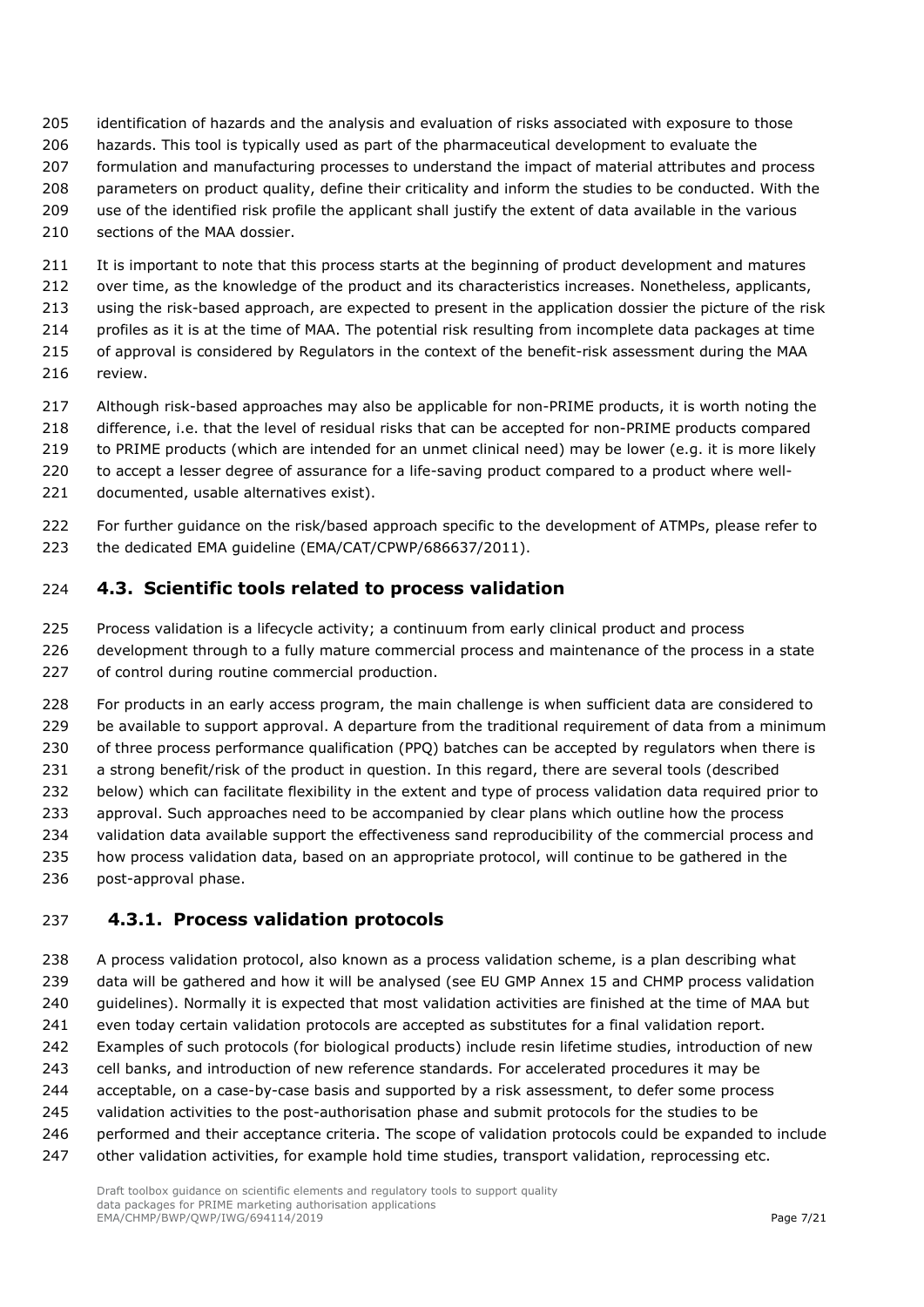Proposals for the use of protocols in additional areas of process validation should firstly be discussed with EMA. Contrary to post-approval change management protocols (PACMPs) (see section on regulatory tools), process validation protocols are not followed by an implementing variation as they cover aspects already described in the dossier.

## <span id="page-7-0"></span>**4.3.2. Concurrent validation**

 Concurrent validation is defined in Annex 15 of the EU Guidelines for GMP as validation carried out in exceptional circumstances, justified on the basis of a strong benefit-risk ratio for the patient, where the validation protocol is executed concurrently with commercialisation of the validation batches. If concurrent validation is proposed, it should be appropriately justified based on patient need, and its acceptance will depend on the benefit/risk balance. The decision to carry out concurrent validation must be documented in the Validation Master Plan and approved by authorised personnel including the Qualified Person (QP).

 In exceptional circumstances, concurrent validation may also be appropriate where there is a small patient population, resulting in batches only being manufactured infrequently. In such cases, the expected batch utilisation and approximate timeframe of future batch manufacture should be

described.

 The acceptance of concurrent validation is on a case-by-case basis and will depend on the extent of supportive data available. It should be supported by robust application of quality risk management. Any proposal for concurrent validation should also be accompanied by a supporting protocol. The protocol should therefore contain all the relevant tests and acceptance criteria which the concurrent validation batch must fulfil before it can successfully pass validation and be certified by the Qualified Person. In addition to the release specifications, the tests registered in the protocol should include all 270 relevant in-process controls and process parameters to support a conclusion that any given batch of product will be uniform. The proposed acceptance criteria for all tests should be appropriately justified 272 and met. Prior Knowledge can also be useful for justification of the protocol parameters and acceptance criteria. It is also recommended to place the concurrent process validation batches on stability.

 When concurrent validation is used, evidence should be provided to demonstrate i) that studies performed for process evaluation are appropriate representations of the commercial process, and ii) 277 that the control strategy will properly verify that the process has performed as intended. It is 278 recognised that in the case of accelerated development, the level of process understanding may still be evolving. Nonetheless, acceptance of a concurrent validation approach for active substances and/or finished products requires sufficient process evaluation data to justify that the parameters and acceptance criteria included in the protocol are suitable for concluding that the process is in a state of control and that the product is uniform.

 Where available, data from other non-PPQ batches (including clinical batches) manufactured using the commercial manufacturing process can be used as supportive data to justify that the process is in a state of control. Supportive process evaluation data e.g. small-scale data can also be used provided that they are appropriate representations of the commercial process.

 The number of PPQ batches to be submitted prior to licensure will depend on the data package. It is generally expected that data from at least one formal process validation batch from the commercial manufacturing process will be available prior to approval. In exceptional cases, it may be acceptable not to have successfully manufactured any PPQ batches prior to approval. This will have to be 291 supported by a comprehensive risk-based approach and will depend on the extent of Prior Knowledge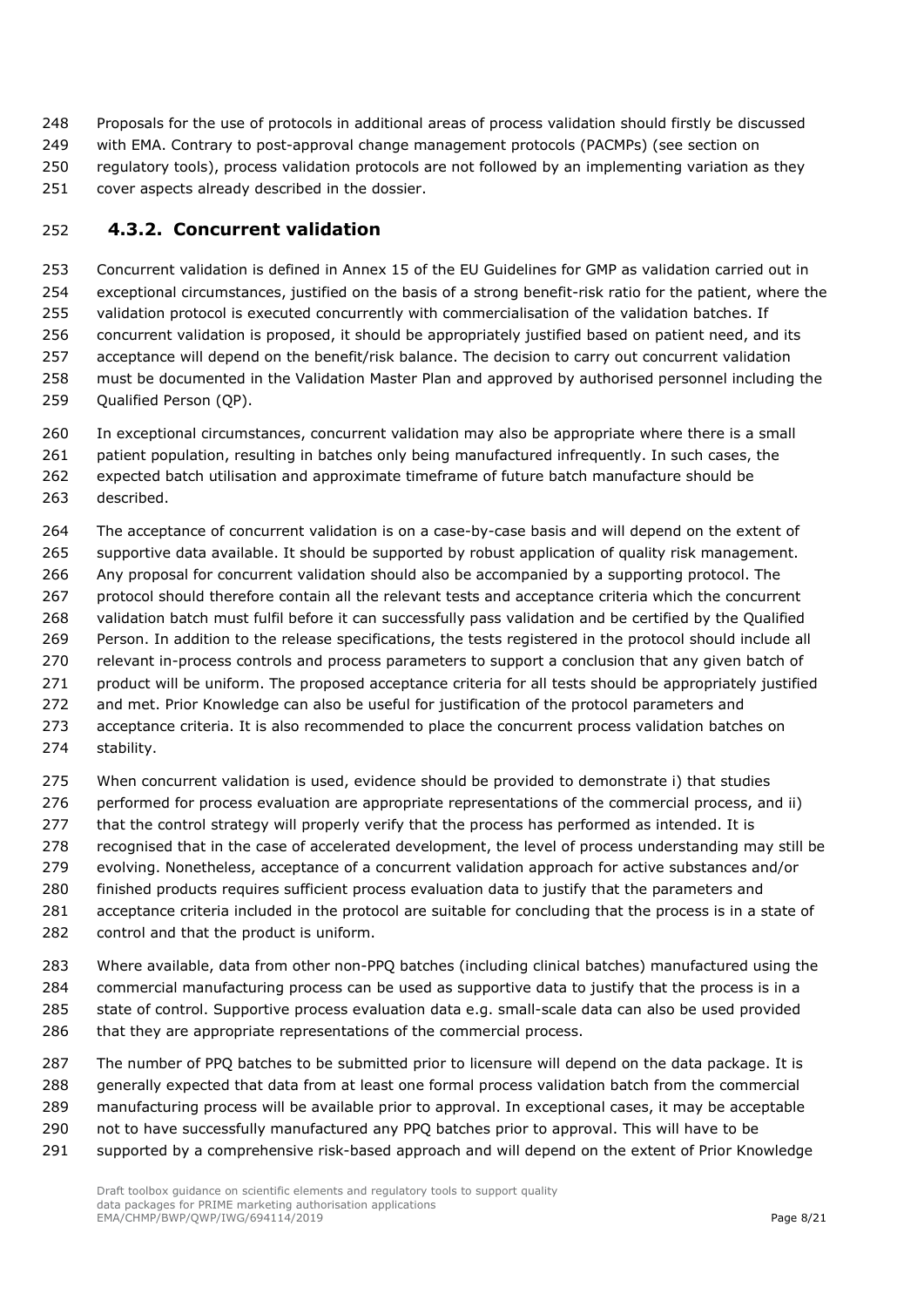which can be leveraged and other supporting validation data from non-PPQ batches or small scale batches. Provision of interim process validation data during MAA review is also desirable.

 A concurrent validation approach may have implications for the timing and scope of GMP inspections. Concurrent validation proposals should therefore be discussed pre-submission with the relevant EU supervisory authority.

 For products where process validation data would normally be required prior to approval (e.g. biological products, chemical products manufactured using non-standard processes), the data from the concurrent process validation batches should be submitted post-approval. However, formal regulatory approval will generally not be required for release of concurrent validation batches to the market. However, depending on the benefit-risk ratio evaluation, formal regulatory approval could be required for release of concurrent validation batches to the market. Several mechanisms exist to request the submission of the post-approval process validation data, for example a Recommendation, a Specific Annex II condition to the Commission Decision for a Conditional Marketing Authorisation). The most appropriate mechanism will be decided case-by-case and will depend on the overall data package and level of risk.

## <span id="page-8-0"></span>**4.3.3. Deferral of the submission of certain process validation data**

 Aside from concurrent validation, it may be possible under certain circumstances to defer certain process validation activities to the post-approval phase. This would allow for a mixed approach where some process validation data are available prior to authorisation and other data is provided post- approval. To manage the provision of additional data post approval, regulatory tools (e.g. recommendations, protocols, variations (see section on regulatory tools) will be agreed by Regulators and Applicants.

#### <span id="page-8-1"></span> **4.3.4. Decoupling active substance and finished product process validation**

 In order to avoid delays in finished product PPQ activities, it may be acceptable, under certain circumstances, to manufacture finished product PPQ batches using active substance batches which were produced prior to formal active substance process validation, provided the active substance batches were manufactured under GMP. If this approach is chosen, it should be demonstrated that such active substance batches are sufficiently representative of the commercial manufacturing process and will meet their intended specifications for quality and purity.

#### <span id="page-8-2"></span>**4.3.5. Continuous process verification**

- Continuous process verification is an alternative approach to traditional process validation in which manufacturing process performance is continuously monitored and evaluated (ICH Q8). Continuous
- process verification can be used in addition to, or instead of, traditional process validation (ref. CHMP guideline on process validation for finished products EMA/CHMP/CVMP/QWP/BWP/70278/2012-
- Rev1,Corr.1).
- When there is extensive prior knowledge on a particular manufacturing process and it comprises extensive in-line, on-line or at-line controls, continuous process verification could be used to validate the manufacturing process and facilitate early access since the robustness of the manufacturing process can be demonstrated in the dossier by a discussion on the appropriateness and feasibility of the continuous process verification strategy in the development section, supported with data from at
- least laboratory or pilot scale batches, and a continuous process verification scheme in 3.2.R. Actual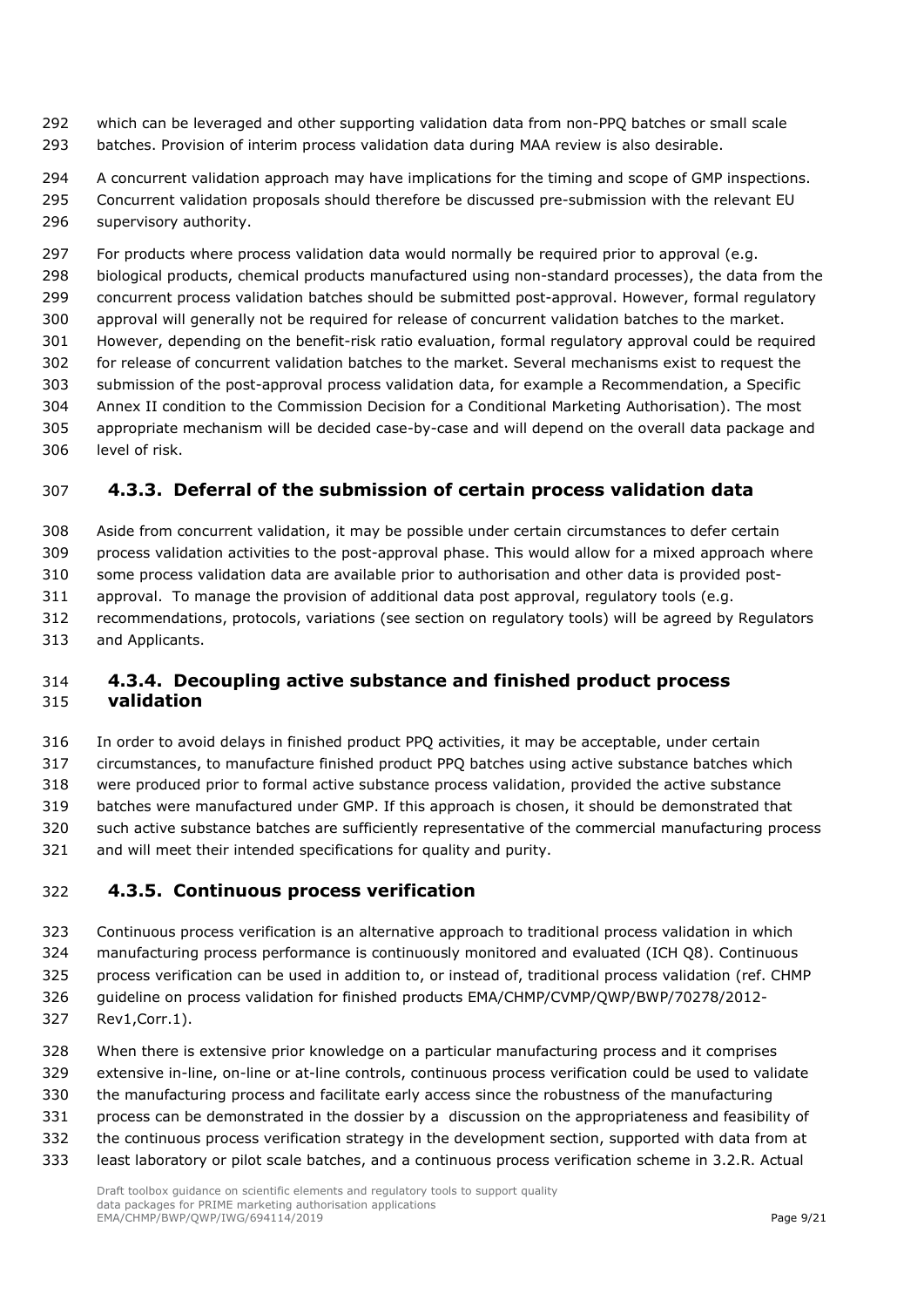data generated during continuous process verification at production scale should be available at the site for inspection.

## <span id="page-9-0"></span>**4.4. Scientific tools related to control strategy**

## <span id="page-9-1"></span>**4.4.1. Initial filing with a more "constrained" control strategy**

 As articulated by ICH Q8 to Q11, the more knowledge an applicant has of their product and process, the more flexibility can be afforded in the approved control strategy. For products undergoing an accelerated development timeline, product and process knowledge (e.g., uncertainty on the criticality of attributes, their control by the manufacturing process, and analytical capability) may still be evolving at the time of filing. Thus, the amount of data available to support its control strategy at the time of approval may be reduced compared to a product undergoing a standard development. In order to facilitate faster access for patients, some process development and evaluation studies could be deferred to the post-approval phase, depending on the benefit/risk balance. In order to support the deferral of such data, applicants may choose to file with a more constrained control strategy. Such a constrained control strategy could encompass some or all of the following elements:

- 348 Additional specification tests
- Additional in-process controls
- Additional process parameters
- A higher number of critical process parameters
- Narrower ranges for critical process parameters (CPPs)

 Applicants should justify how the tighter control of the manufacturing process supports the deferral of some process development and evaluation studies. For example, in the case where process evaluation studies to demonstrate clearance of a certain impurity are not available at the time of registration, a release test or IPC could be registered until those studies are complete and support discontinuation of routine testing. As another example, during a standard development timeline, data from small-scale process evaluation studies may be used to justify the classification of a process parameter as non- critical. Where such process evaluation studies are still ongoing, some process parameters could default to critical until the data is available post-approval to support their downgrading. Ranges of process parameters could also be narrowed until data is available showing that a wider range of process parameter inputs does not impact the relevant critical quality attributes (CQAs) outputs of that manufacturing step.

- Once suitable data has been gathered post-approval, an appropriate variation could be submitted to "relax" or de-constrain the control strategy e.g. downgrade/remove process parameters, widen ranges etc. The process evaluation data required to support the relaxing of a control strategy could be agreed
- during the initial assessment phase as part of a PACMP.
- When planning the timing of process development and process evaluation work, the major
- consideration of which (if any) process development studies could be deferred should be that the
- safety and efficacy of the product must still be assured at the time of approval.

#### <span id="page-9-2"></span> **4.4.2. The acceptance and use of** *in-silico* **models and purge factor calculations.**

- A control strategy that is based on product and process understanding and utilisation of risk
- management principles will lead to a combination of process design and control and appropriate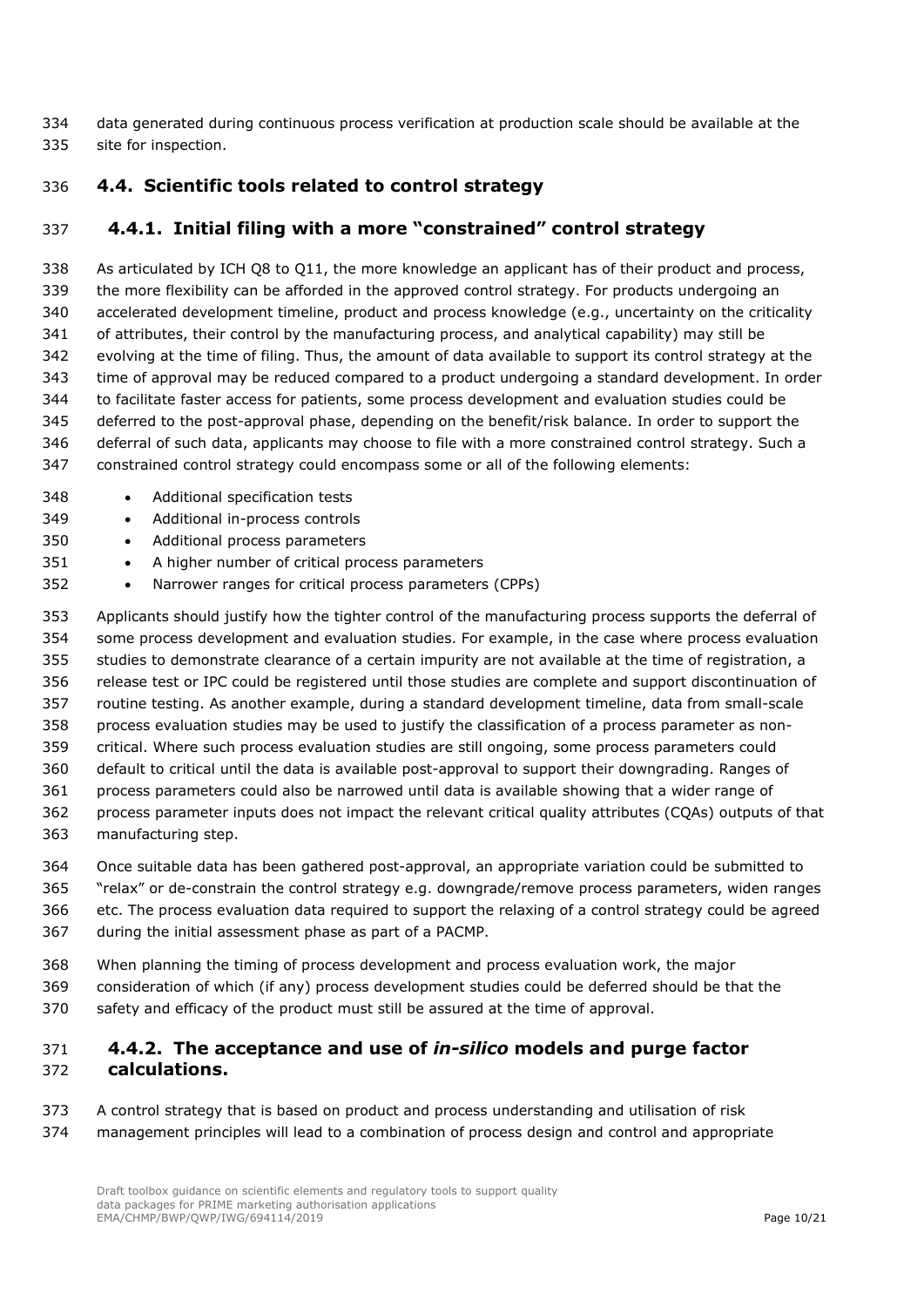- analytical testing, which can also provide an opportunity to shift controls upstream and minimize the need for end-product testing.
- ICH M7 foresees the use of in-silico models in the control of mutagenic impurities and defines four
- potential approaches to the development of a control strategy (section 8.1), where option 4 is relies on
- understanding of process parameters and impact on residual impurity levels (including fate and purge
- knowledge) with sufficient confidence that the level of the impurity in the drug substance will be below
- the acceptable limit such that no analytical testing is recommended for this impurity. (i.e., the impurity
- does not need to be listed on any specification).
- The risk assessment can in this case be based on knowledge of physicochemical properties and process
- factors that can influence the fate and purge of the impurity. Where justification based on scientific principles alone is not considered sufficient, analytical data to support the control approach is expected.
- It is important to demonstrate that the fate of impurities/purge argument for the impurity is robust and will consistently assure a negligible probability of an impurity residing in the final drug substance above the acceptable limit.
- In addition, for Lifecycle Management purposes section 8.5 of ICH M7 also states that in some cases,
- the use of statistical process control and trending of process measurements can be useful for continued
- suitability and capability of processes to provide adequate control on the impurity. Statistical process
- control can be based on process parameters that influence impurity formation or clearance, even when
- that impurity is not routinely monitored.
- From these excerpts from ICH M7 it can be seen that in-silico calculations of carry-over of genotoxic impurities can be justified, where it has been shown that carry-over and purge calculations are based on physicochemical parameters. The physicochemical parameters in themselves may be collected both from calculations and measured data from experiments.
- However, in many cases the programs and algorithms used by Applicants for carry-over calculations have not been fully transparent to the Authorities, in some cases hampering the assessment and acceptability of in-silico purge calculations.
- In order to address this, topics that may be of interest for further discussions include:
- Discussion on what parameters of purge calculations should be/can be transparent in an MAA
- Insight into the software used for purge calculations from side of the Authorities
- Possibility of mutually recognised software for purge calculations
- Follow-up on regulatory issues that may follow from the use of such calculations, e.g. how to handle a database that changes over time as more data is added/or removed (evolving databases)

## <span id="page-10-0"></span>**4.4.3. Front-loading of control strategy activities/ CMC development plan**

 In accelerated development programs, development of a robust control strategy may be on a critical path. By front-loading of process development activities, a more robust quality data package may be available to support the control strategy at the time of MAA approval. This could include early planning of small-scale studies required to establish process parameter ranges and conducting risk assessment activities to identify and mitigate gaps in process development and evaluation.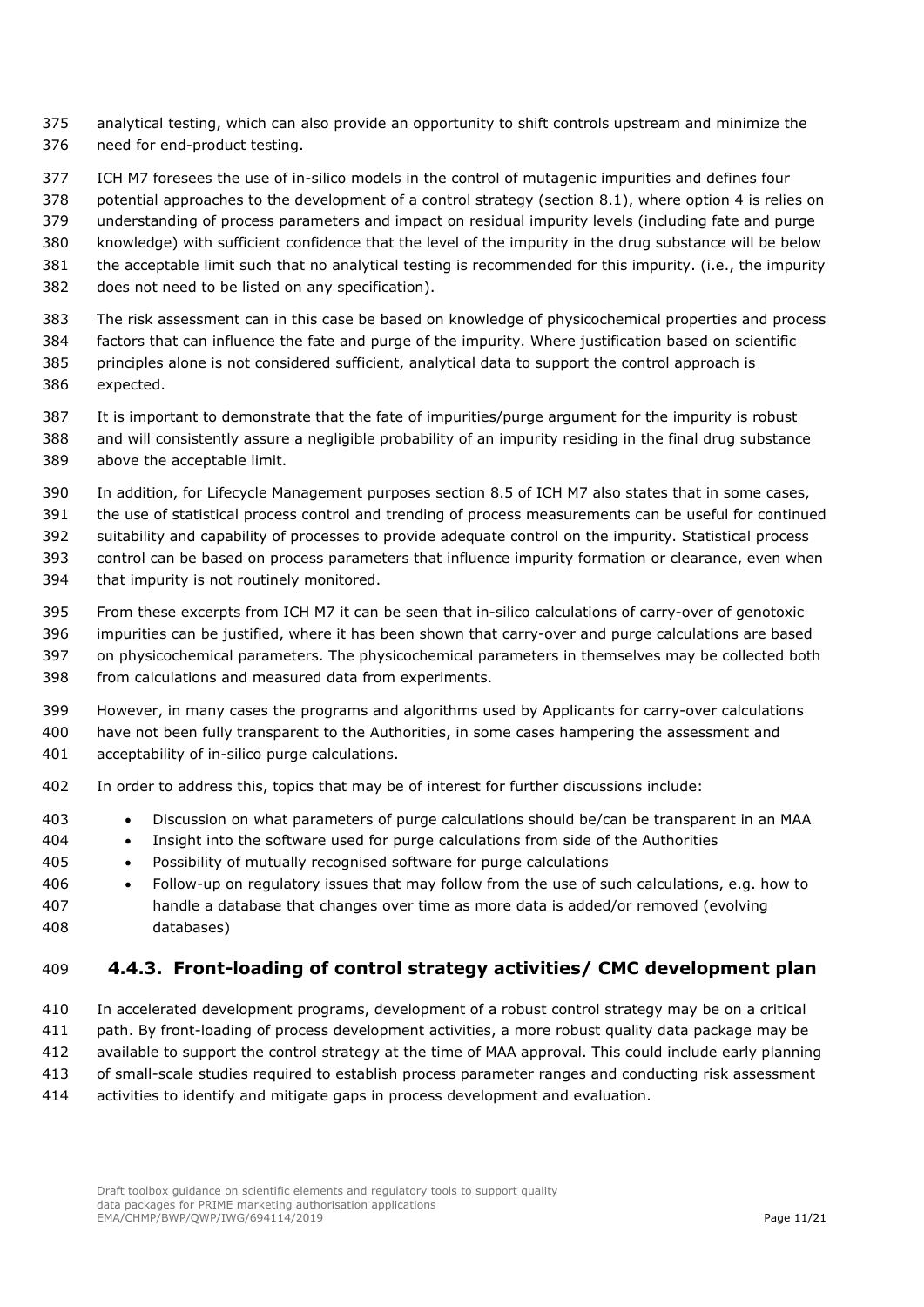## <span id="page-11-0"></span>**4.5. Approaches related to GMP compliance**

## <span id="page-11-1"></span>**4.5.1 Launching from an investigational medicinal product site**

 According to the European legislation, all medicinal products for human use manufactured or imported into the Union, including investigational medicinal product (IMP) and medicinal products intended for export, should be manufactured in accordance with principles and guidelines of good manufacturing practice (GMP). In addition, according to Article 40 of Directive 2001/83/EC and Article 13 of Directive 2001/20/EC (as amended), the manufacturers of these medicinal products are subject to the holding of an authorisation, covering marketed or investigational medicinal products.

 In certain cases, to facilitate timely patient access to medicines that address unmet medical needs, the Agency could allow at the time of submission of the dossier, an investigational product manufacturing authorisation holder as the site of manufacture. A commercial manufacturing authorisation issued under Article 40 of Directive 2001/83 confirming that the IMP manufacturer is authorised to manufacture marketed products will be required at the time of the Opinion of the MA. Therefore, the applicant should ensure that the necessary application for the relevant MIA is submitted to the relevant supervisory authority in time to allow inspection prior to the grant the Opinion, otherwise the CHMP will ask the supervisory authority to carry out an inspection and the application will be delayed until the MIA has been granted. In such circumstances, evidence that an adequate level of compliance to GMP to manufacture marketed products is in place, that an effective Pharmaceutical Quality System has been implemented , and that manufacturing and supply processes have been designed and validated using robust and efficient Quality Risk Management prior to certification and release of the marketed batches. The use of a Comparability Assessment exercise (See 4.6) could be considered and applied for the evaluation of GMP gaps to support the certification and release of the marketed batches. In the case the manufacturing site authorised under the Article 13 of Directive 2001/20/EC will not be the site will perform final batch release of any marketed batches, the Qualified Person of the MIA holder authorised under Article 40 of Directive 2001/83 should be involved into the evaluation of the level of GMP compliance.

## <span id="page-11-2"></span>**4.5.2 Alignment of quality review and GMP inspections**

 During the granting of a marketing authorisation (MA), a GMP inspection could be required in order to assess the GMP compliance of a site. Submission of the supply chain information in advance of the submission is necessary to evaluate, the need for a GMP inspection and to co-ordinate any requested inspection within the assessment procedure.

 During accelerated timelines, it is important to ensure the quality review and GMP inspection activities are aligned and appropriate mechanisms to share knowledge and information obtained through inspection or assessment activities are utilised by the Agency to facilitate the evaluation of a MAA.

#### <span id="page-11-3"></span> **4.5.3 Use of biological starting material manufactured under a lower level of GMP**

 The establishment of new seed/cell lots/banks and viral seed stocks should be done in accordance with the guidelines and principles of GMP (refer to Annex 2 or Part IV GMP for ATMPs). The level of GMP increases in detail from early to later steps in the manufacture of biological active substances but GMP principles should always be adhered to. Under exceptional conditions, it could be acceptable to use starting material (e.g. MCB) that may be considered by the applicant to have been manufactured under a lower level of GMP, provided documentation is available to confirm traceability, and prevention of contamination, including information related to components used during development with potential impact on product safety, and that an extensive characterisation and testing have been carried out. A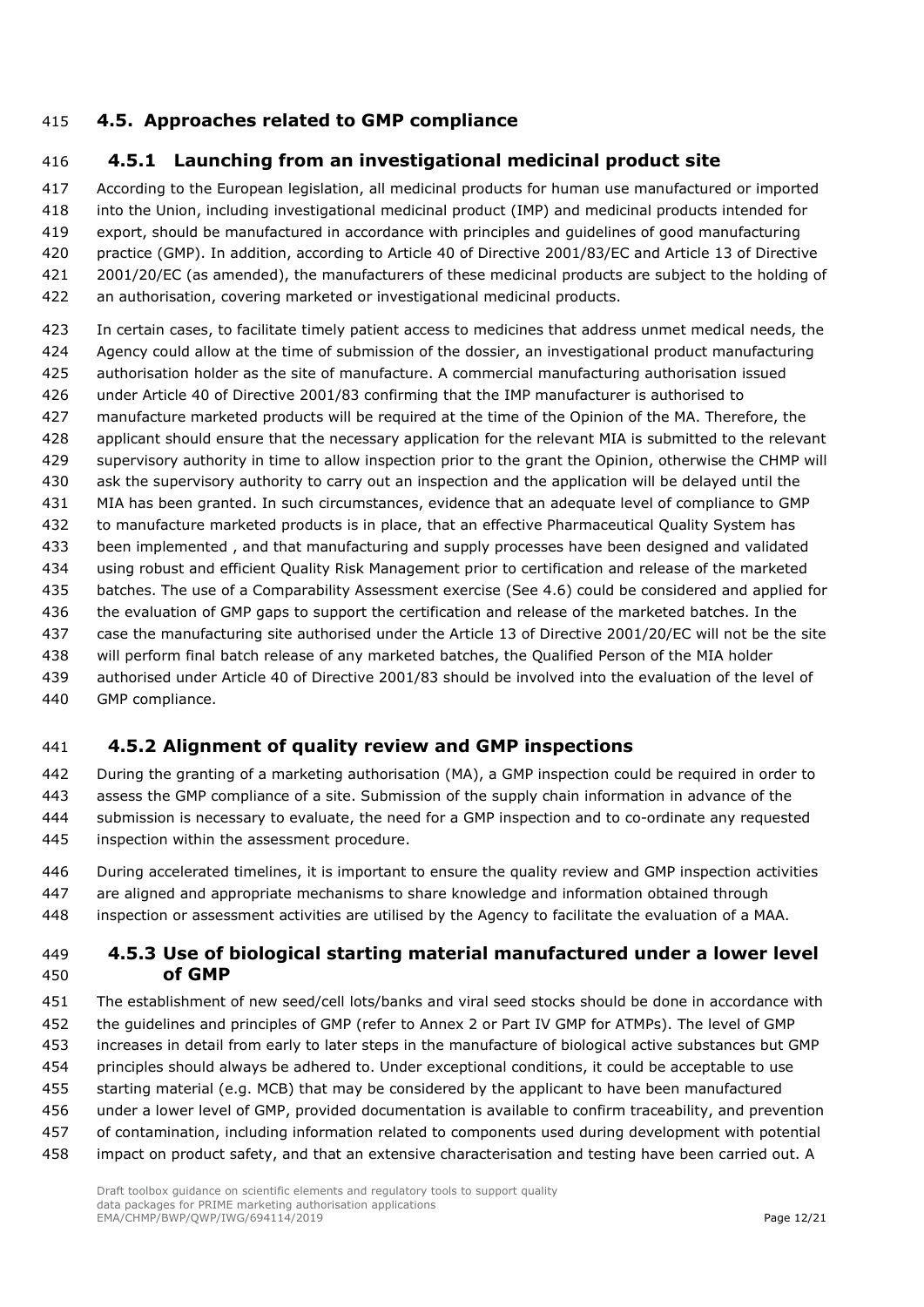- documented risk assessment should be conducted to identify the testing requirements necessary to
- ensure the quality of the starting material and the medicinal product. Sufficient documentation should
- be available on the production of the starting material and also a comprehensive viral safety study
- complying to GMP should be performed. The competent authorities will evaluate the risk assessment
- and should agree to the proposed strategy in the context of the assessment of the marketing
- authorisation application/clinical trial authorisation application.

## <span id="page-12-0"></span>**4.6. Scientific tools related to stability**

 In accelerated development programs, standard stability data packages may not be feasible and alternative paths may be needed while still assuring the stability of the product.

## <span id="page-12-1"></span> **4.6.1. Stability models generated from stability of structurally similar molecules (Biotech)**

- In accordance with ICH Q5C stability data fully covering the period of the claimed shelf life is requested for biological products which could delay the MA approval of PRIME products with accelerated development. For a biologic PRIME product, trends in stability data, and therefore the claimed shelf life, could be extrapolated using predictive stability models generated from prior knowledge of the stability of structurally similar molecules. In such cases, it may be possible to approve a shelf life which is longer than the available product-specific real time stability data. Success of this type of approach requires evaluation and justification that the risks in extrapolation of stability data are appropriately mitigated by sufficient prior knowledge of the stability of similar products and commitments to report deviations from the expected stability trends and out of specification results.
- The data used to generate the predictive stability model should be provided in the dossier. The types of products from which the model was derived should be described. In order to justify the use of a predictive stability model, the Company should provide a rationale for any statistical analyses used and for the parameters used to show that the current product fits the model generated using data from
- other products. Data from stress studies could be submitted to further support the shelf life.
- The trend in the stability model is considered of greater importance than the actual levels of
- degradation seen in different products. The trends should then be applied to what could be claimed as clinically qualified levels for each quality attribute for the PRIME product and the release requirements
- back-calculated from the level observed at the intended shelf-life.
- In cases where the data for the new product fits the model, while considering the change over the proposed shelf life, it should be possible to set release acceptance criteria which would assure that the clinically relevant quality attribute limits are met at the end of shelf life. As real time stability data are generated post-approval, the company should verify on a continuous basis that the stability of the product continues to fit the predictions of the model. This should be supported by commitments to report deviating trends, out of specification (OOS) results etc., and what actions will be taken in case the results no longer fit the model.
- 495 There are situations where the models do not fit. It is important to find out why and apply this knowledge to new products in order to decide early on if the model would fit or not.
- It may be possible to leverage data from other presentations when establishing the shelf life. For
- example, using stability data from a vial presentation to establish the shelf life for a pre-filled syringe
- presentation. For such approaches it should be demonstrated that the results from different
- presentations show similar trends, this information can then be included in the model and extrapolated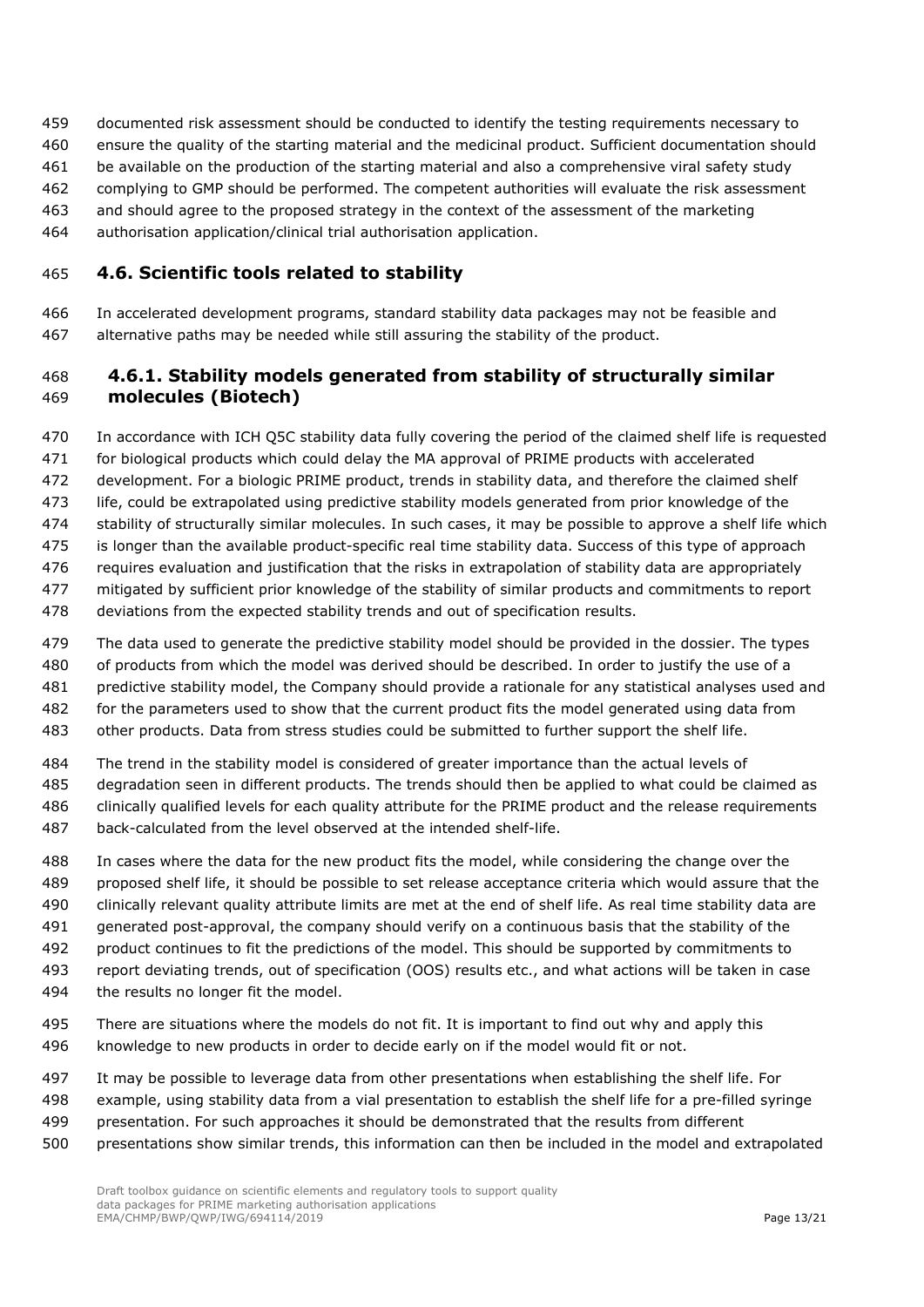- to the intended commercial presentation. There should be no major changes to the production apart from the container closure system.
- It is acknowledged that the principles will be difficult to apply to other groups of products than those
- used to establish the model (i.e. a model based on monoclonal antibodies is unlikely to apply in
- general to other types of recombinant products). The generation of a predictive stability model and its
- application should be agreed in advance with the agency.

## <span id="page-13-0"></span>**4.6.2. Stability based on supportive knowledge (small molecules)**

- It is acknowledged that in some cases general prior knowledge of the stability of an active substance can be gained from similar molecules e.g. within the same class, considerations of functional groups in the molecule and the relevant environment regarding e.g. pH and moisture. Prior knowledge may also be available on the stability of products containing similar molecules. Knowledge can also be gained from the use of accelerated stability using more challenging conditions of temperature and humidity, and modelling of the results. With regards to predictions of chemical stability these accelerated
- stability approaches are well established.
- This prior knowledge or results from modelling could be used as supportive information to claim a re-
- test period beyond the time-point justified by the results from long-term studies and extrapolation as
- per ICH Q1E. In this case, a commitment to inform the regulators immediately if the stability of the
- active substance/medicinal product is not as anticipated and restrict the retest period/shelf life
- accordingly should be provided. This should be accompanied by a second commitment to submit the
- remaining quality data which would otherwise generally required (e.g. at least 12 months under long
- term storage and maximum 12 month extrapolation) when available, if not otherwise agreed with the
- agency.
- Regardless of the approach taken, regular ICH studies should be run in parallel and additional stability commitments provided, as described in ICH Q1A.
- In justified cases, it may be acceptable not to define a re-test period for an active substance, and instead test it before use. This could be relevant if a constrained control strategy is used, or if other
- supportive knowledge is available.

## <span id="page-13-1"></span>**4.7. Scientific tools related to comparability (biologicals)**

- 529 A risk-based approach, such as the one developed for ATMPs<sup>[4](#page-13-3)</sup>, can potentially be used to tailor the
- comparability study by identifying CQAs impacted by manufacturing changes. This will allow for a
- reduced comparability package focusing only on the relevant CQAs. Based on this, a justified set of
- release, (accelerated) stability and/or characterization data can be used to demonstrate comparability.
- The following aspects are taken into account.

## <span id="page-13-2"></span>**4.7.1. Using prior knowledge to tailor comparability studies**

- Prior knowledge based on e.g. the same platform or from similar products can be used to predict the
- impact of specific manufacturing changes. A risk-based approach could potentially be applied to tailor
- the comparability study by identifying CQAs most likely to be impacted by manufacturing changes. This
- <span id="page-13-3"></span>could allow a company to justify proportionate requirements on the comparability data.

 The risk-based approach for ATMP is an established regulatory tool that permits adaptation of the data in MAA to the specific risks of the product.

Draft toolbox guidance on scientific elements and regulatory tools to support quality data packages for PRIME marketing authorisation applications EMA/CHMP/BWP/QWP/IWG/694114/2019 **Page 14/21** Page 14/21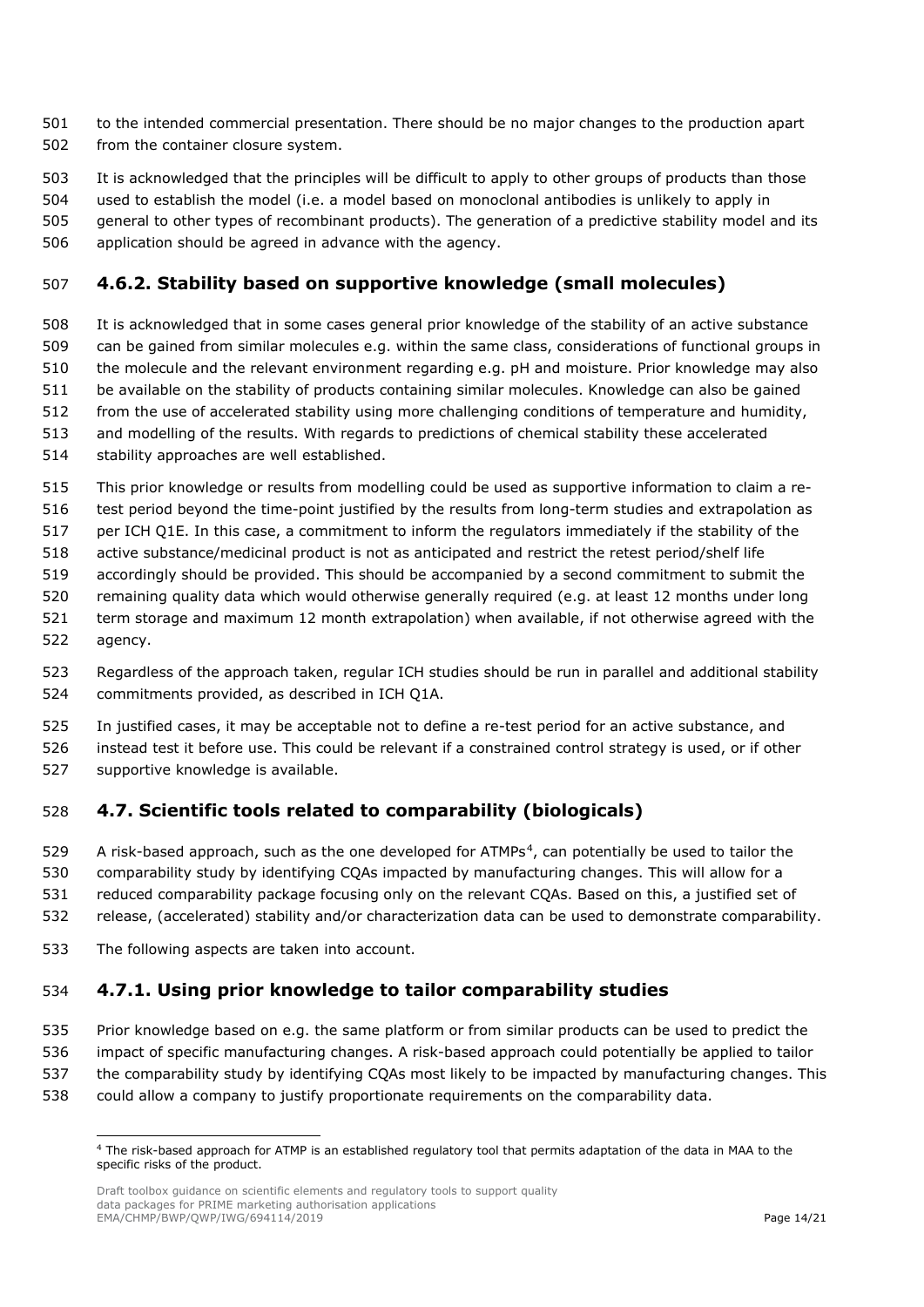- The applicability of prior knowledge on which the choice of quality attributes to be studied in the
- comparability exercise should be justified by the representativeness of the data for the product in
- question. After the initial comparability studies an analysis of the need for additional studies should be
- performed taking into account the residual uncertainties from the initial comparability studies, before
- the final comparability exercise can be submitted.

## <span id="page-14-0"></span>**4.7.2. Risk based identification of CQAs**

- Comparability studies are expected to be comprehensive. (ICH Q5E states: *Generally, quality data on*
- *the pre- and post-change product are generated, and a comparison is performed that integrates and*
- *evaluates all data collected, e.g., routine batch analyses, in-process control, process*
- *validation/evaluation data, characterisation and stability, if appropriate).*
- However, in case of development of medicines for early access it could be justified to have a less
- comprehensive comparability exercise limited to identified relevant Critical Quality attributes (CQAs). A
- risk-based strategy is used to identify and select CQAs. CQAs are identified in a risk assessment by
- evaluating for each of the qualitative or quantitative characteristics whether and to what extent it could
- potentially contribute to the efficacy or a specific safety risk of the product. Then, as a second step,
- considering the type of the change introduced (e.g. change to process step) and the available prior
- knowledge, the potential impact of such change to each CQA is considered. Based on that risk
- assessment the comparability study could be limited to a justified set of CQA.
- A risk-based approach also takes into account the type of change made to the manufacturing process and how this relates to the prior knowledge used to predict and select the relevant impacted CQAs.
- Other considerations include whether the analytical methods are capable of detecting changes in the
- quality attributes and whether there are any other relevant data that could support the comparability
- exercise, such as small-scale data.

## <span id="page-14-1"></span>**4.7.3. Separate assessment of individual changes**

- In case multiple changes are introduced there are two possible scenarios: either all the changes are introduced at the same time, or each change (or combination of some changes) is introduced in different stages of development of the manufacturing process.
- In the case of introduction of all changes at the same time, it is generally expected that comparability will be demonstrated for the combined introduction of these changes. However, separate assessment of individual changes could be acceptable when it is justified that the impact is independent for each of the different changes (i.e. there are no interactions). The acceptability of separate comparability data should be duly justified (dependent on the type of change, type of manufacturing process and type of product).
- In case of sequential introduction of the changes to the manufacturing process at different stages of
- development, it is generally acceptable to provide serial (sequential) comparability data,
- demonstrating comparability between each of the development stages.
- Depending on the change made it may not be necessary to assess its impact all the way to the finished
- product. It may be sufficient the assess of the impact on a particular step of a limited number of steps, by demonstrating comparability for a relevant intermediate after modified manufacturing step(s).
- For any scenario, the comparability between the product used for the clinical trials and the commercial process has to be fully justified.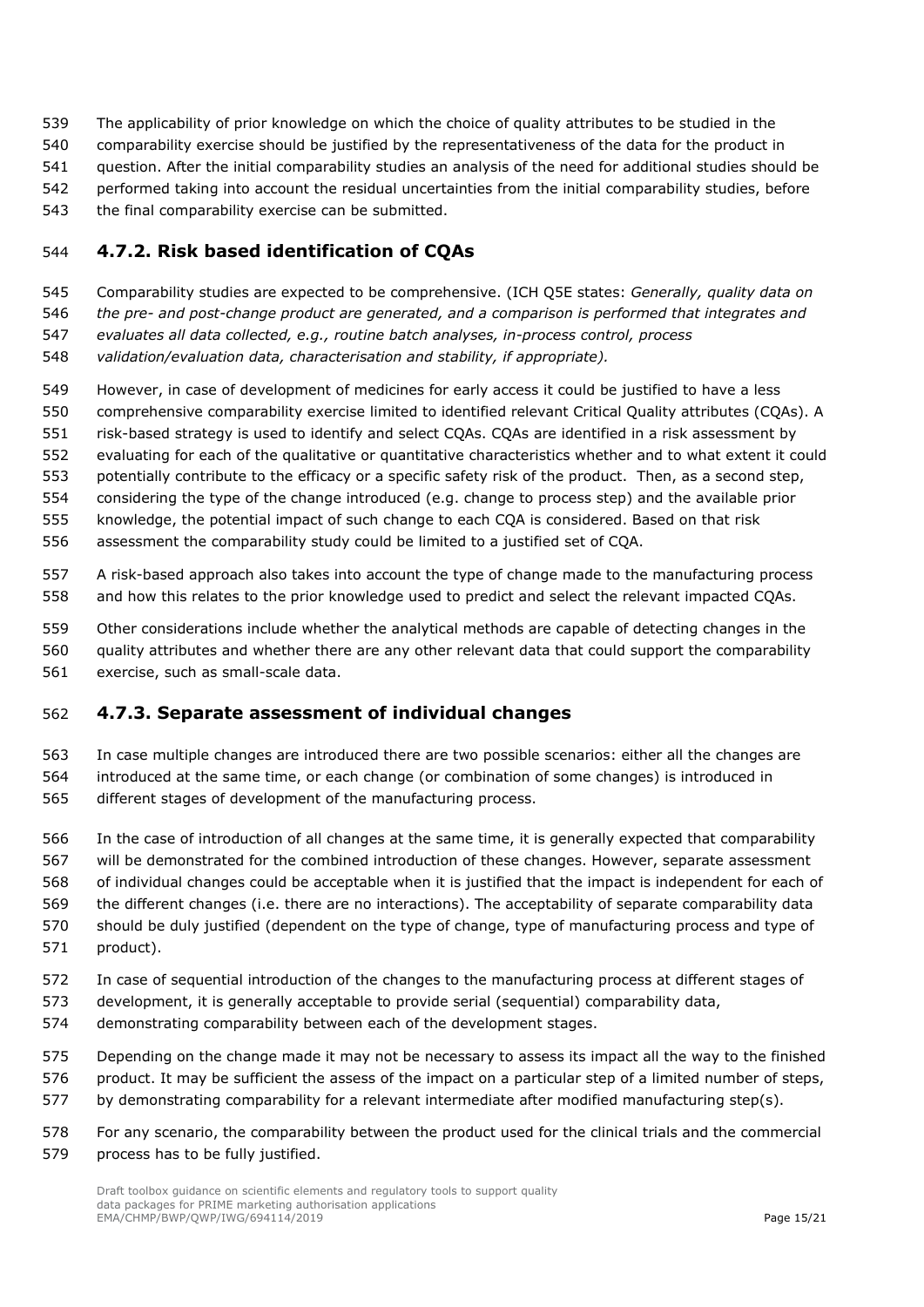## <span id="page-15-0"></span>**4.7.4. Statistical tools for comparability**

Statistics may provide useful information to support comparability even though any statistical approach

- has its own limitations and strengths. Those limitations should be well understood and documented before conduct of the comparability exercise and in order to make informed decisions on the
- comparability utilizing the statistical results.

 In any case, it is essential that an appropriate pre-specified plan with a justification for the statistical approach chosen and the comparability acceptance criteria proposed for the relevant quality attribute selected according to a risk-based approach is provided in the regulatory submission.

- Inclusion of side-by-side analysis of individual values with accompanying descriptive statistics to summarize data (e.g. min-max and 3\*sigma ranges) is recommended, particularly when comparing a
- limited number of samples/batches. Likewise, suitable graphical representations (e.g., individual values scattergrams) could be provided, allowing the identification of possible shifts within the acceptance
- criteria.
- In case there are only very few batches available (sometimes in combination with large variability e.g. autologous cell products) a statistical tool may not be useful to demonstrate comparability, in such cases a comparison with historic ranges may be the best approach.
- Further consideration could also be given to the draft CHMP reflection paper on statistical methodology
- for the comparative assessment of quality attributes (EMA/CHMP/138502/2017) and the meeting
- report "Workshop on the reflection paper on statistical methodology for the comparative assessment of
- quality attributes in drug development" (EMA/CHMP/579441/2018).

## <span id="page-15-1"></span>**4.7.5. Comparability and Stability**

- In general, full real time stability studies are not required to support comparability. Nevertheless,
- stability data can be relevant to understand the impact of manufacturing changes. In this regard, it is
- more reasonable to focus on dedicated stability studies under accelerated or stress conditions that can
- be of value to identify possible differences. Such pre/post-change comparability stability studies done using relevant accelerated conditions on representative material could also be acceptable to support a
- shelf life claim based on pre-change or platform real time stability data.

## <span id="page-15-2"></span>**4.7.6. Comparability for ATMPs**

- ATMPs in general are characterized by starting materials of inherent variability (for cell/tissue-based
- products), complex biological features and manufacturing processes. Therefore, ATMPs are outside the
- scope of the ICH Q5E guideline and a specific Q&A document is available: Comparability considerations
- for Advanced Therapy Medicinal Products (ATMP)- EMA/CAT/499821/2019.
- The Q&A document should be read in conjunction with this Toolbox document.

## <span id="page-15-3"></span>**4.7.7. Need for additional (non)clinical data**

- In case full comparability of the CQAs related to safety and efficacy cannot be demonstrated, additional
- (non) clinical data may be needed before approval of the MAA. In exceptional cases, based on a risk-
- benefit assessment, these could be post-approval clinical studies.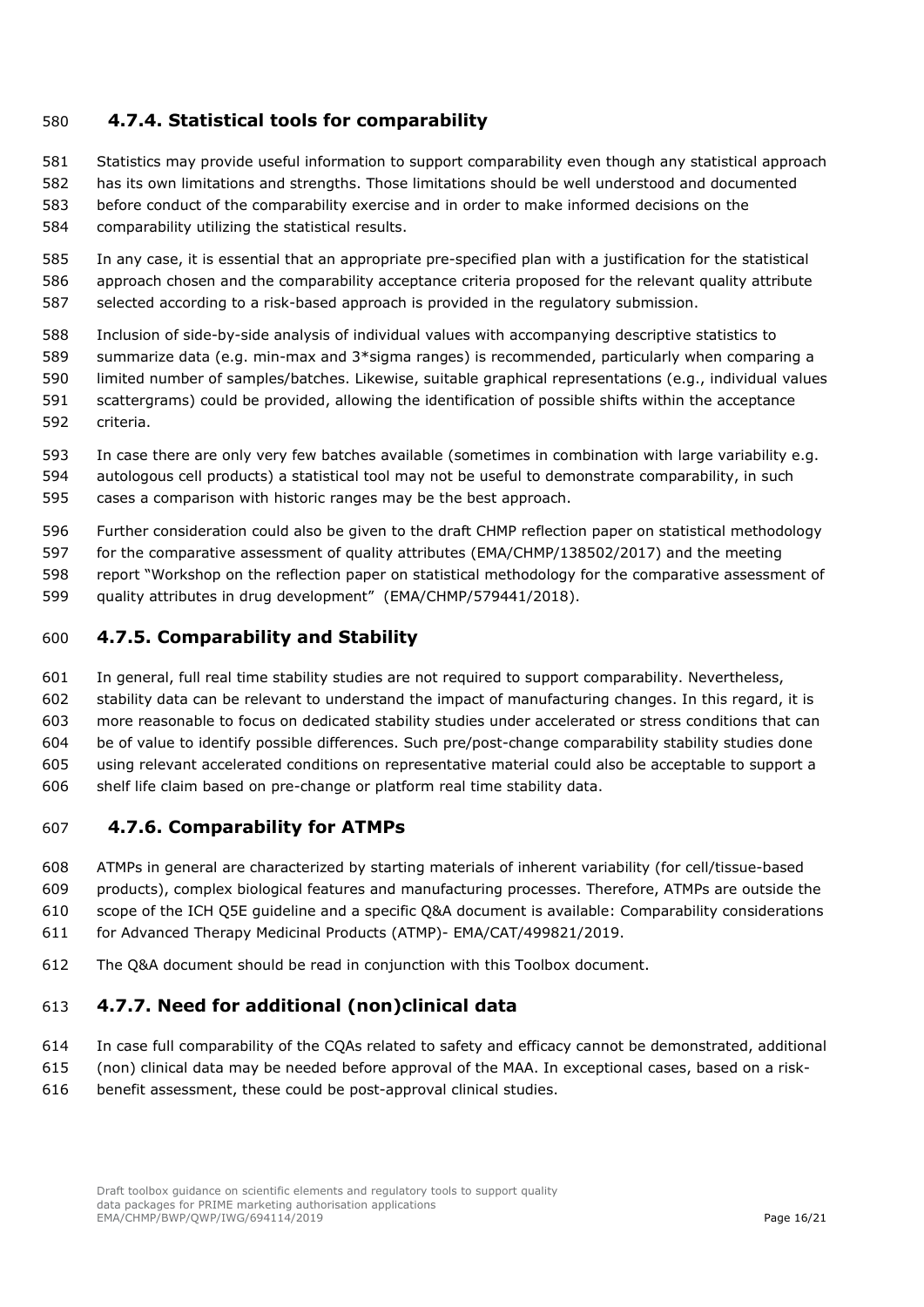# <span id="page-16-0"></span>**5. Regulatory tools**

#### <span id="page-16-1"></span>**5.1. Introduction**

 EMA is committed to enabling early patient access to new medicines, particularly those that target an unmet medical need or are of major public health interest. The Agency seeks to support the medicine development process from an early stage and to offer regulatory mechanisms to help promising new

medicines reach patients as early as possible, without compromising their quality, safety and efficacy.

- In this context, the Agency EMA has different procedures available to establish an early dialogue with
- regulators and support prospective planning. These include:
- a) **scientific advice/protocol assistance** during development, whereby the EMA provides medicine developers advice on the most appropriate way to generate robust evidence on a medicine's benefits and risks. This supports the timely and sound development of high-quality, effective and safe medicines, for the benefit of patients. Scientific advices are particularly suitable to agree with the EMA on tailored development approaches such as filing with an initial more restricted control strategy,
- concurrent validation approaches, prior knowledge etc.
- Applicants can also request a parallel scientific advice or a consultative advice with EMA and US FDA to
- optimize product development and avoid unnecessary testing replication or unnecessary diverse
- testing methodologies in both regions. The agencies conduct this procedure under the auspices of the
- confidentiality arrangement between the European Commission, the EMA, and FDA.
- Further information can be found on the dedicated EMA website (references below).

b) **pre-submission meetings between applicants and the EMA/(Co-) Rapporteurs.** The

- meetings should take place approximately 7 months prior to the anticipated date of submission of the
- application. They are a vital opportunity for applicants to obtain procedural, regulatory and legal advice
- from the EMA and the Rapporteurs, and discuss issues specific to their upcoming application. The EMA
- product team is available to address any questions MAHs may have regarding their MAA. Further
- information can be found on the European Medicines Agency pre-authorisation procedural advice for
- users of the centralised procedure (EMA/24037/2019) (references below).
- In addition, the EU regulatory framework contains a number of regulatory tools or strategies that can
- be used and adapted to facilitate timely patient access to medicines that address unmet medical needs.
- The available regulatory tools are further detailed below.

## <span id="page-16-2"></span>**5.2. Regulatory tool 1: accelerated assessment**

- [The accelerated assessment](https://www.ema.europa.eu/en/glossary/accelerated-assessment) is a procedure reserved to medicinal products of major therapeutic
- interest (recital 33 and Article 14(9) of [Regulation \(EC\) No 726/2004\)](http://eur-lex.europa.eu/LexUriServ/LexUriServ.do?uri=OJ:L:2004:136:0001:0033:en:PDF). Relevant information on the
- eligibility criteria, applicable evaluation timelines, procedure to apply for an accelerated assessment
- can be found on the dedicated EMA webpage (see references below).
- This procedure is intended to shorten the active review time of a MAA from 210 to 150 days and
- therefore to potentially secure an earlier access of the medicine to patients. In order to achieve this,
- applicants should aim at filing a complete MA dossier and avoid the submission of data during the
- review, to avoid the timetable is reverted to normal due to major objections raised during the
- evaluation (e.g. major objections include concerns related to an insufficient control strategy,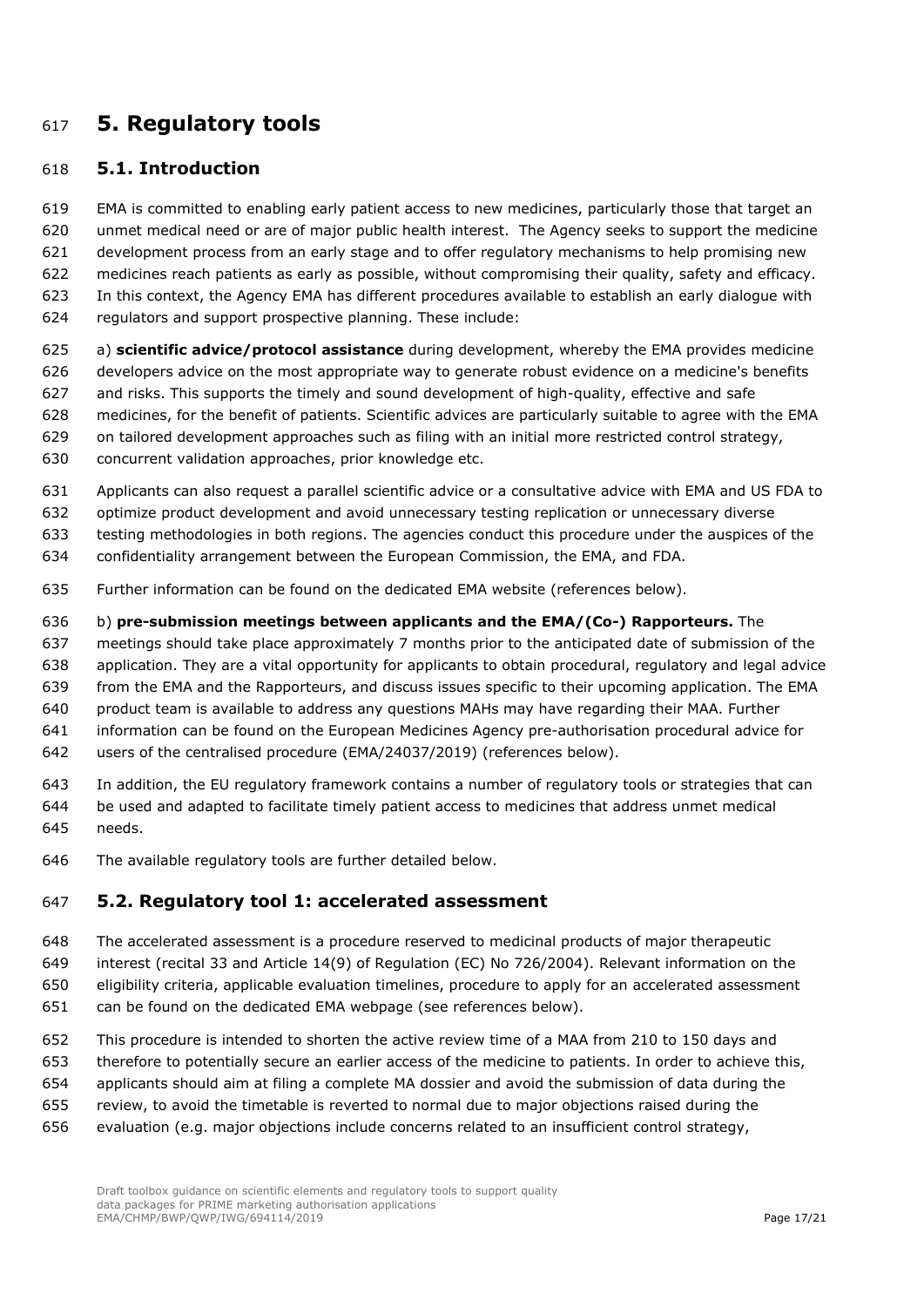- redefinition of active substance starting materials, comparability between clinical material and commercial product not fully demonstrated).
- Applicants are encouraged to discuss proactively with regulators their intention to apply for accelerated
- assessment and any issues related to the dossier, and follow any scientific advice received, to ensure
- appropriateness of an accelerated assessment procedure and a possible way forward to address any
- potential obstacles. Adequate planning regarding manufacturing authorisation requirements, GMP
- compliance and any potential GMP inspection should also be taken into consideration to prevent delays
- (see GMP section). Applicants should ensure that manufacturing sites are inspection ready at the time
- of submission of the application.

## <span id="page-17-0"></span>**5.3. Regulatory tool 2: conditional marketing authorisation (CMA)**

- This is a tool available for medicinal products aiming at the treatment, prevention or medical diagnosis of seriously debilitating or life-threatening diseases, or medicinal products to be used in emergency situations in response to public health threats. In this case, a marketing authorisation may be granted
- prior to the submission of comprehensive clinical data provided that the benefit-risk balance of the
- product is considered positive and the benefits of immediate availability outweighs the risk of less
- comprehensive data than normally required, i.e. the medicines is able to address an unmet medical
- need. Such conditional marketing authorisations are subject to specific obligations, aiming at
- generating the missing data and confirming the favourable benefit-risk profile.
- Conditional marketing authorisations should be restricted to situations where only the clinical part of
- the application dossier is less complete than normal. Incomplete pre-clinical or pharmaceutical data
- should be accepted only in the case of a product to be used in emergency situations, in response to
- public health threats.
- [Conditional marketing authorisations](https://www.ema.europa.eu/en/glossary/conditional-marketing-authorisation) are valid for one year and can be renewed annually. During this period, the holder will be required to complete [these specific obligations](https://www.ema.europa.eu/en/glossary/specific-obligations) (ongoing or new studies, and in some cases additional activities) with a view to providing comprehensive data to address
- uncertainties and confirming that the benefit-risk balance is positive.
- The legal basis for conditional marketing authorisation is Article 14-a of Regulation (EC) 726/2004 as
- further defined in Commission Regulation EC No 507/2006 and information on the requirements to be
- met and application process are described in the CHMP guideline on the scientific application and practical arrangements on the CMA (EMA/CHMP/509951/2006, Rev.1) and the dedicated EMA webpage
- (see references below).

## <span id="page-17-1"></span>**5.4. Other regulatory tools:**

## <span id="page-17-2"></span>**Post-approval change management protocols (PACMPs)**

- The concept of PACMP was introduced in the EU through the Commission's Guideline on the details of the various categories of variations to the terms of marketing authorisations for medicinal products for human use and veterinary medicinal products (2010/C 17/01) that supports the Variations Regulation (Commission Regulation (EC) No 1234/2008).
- A PACMP enables a stepwise approach in the assessment of changes. The protocol would describe the specific changes that a company would like to implement during the lifecycle of the product (e.g. to add a new manufacturing site, to upscale a manufacturing process) and how these would be prepared and verified. The results from the pre-defined studies would be submitted post-approval through a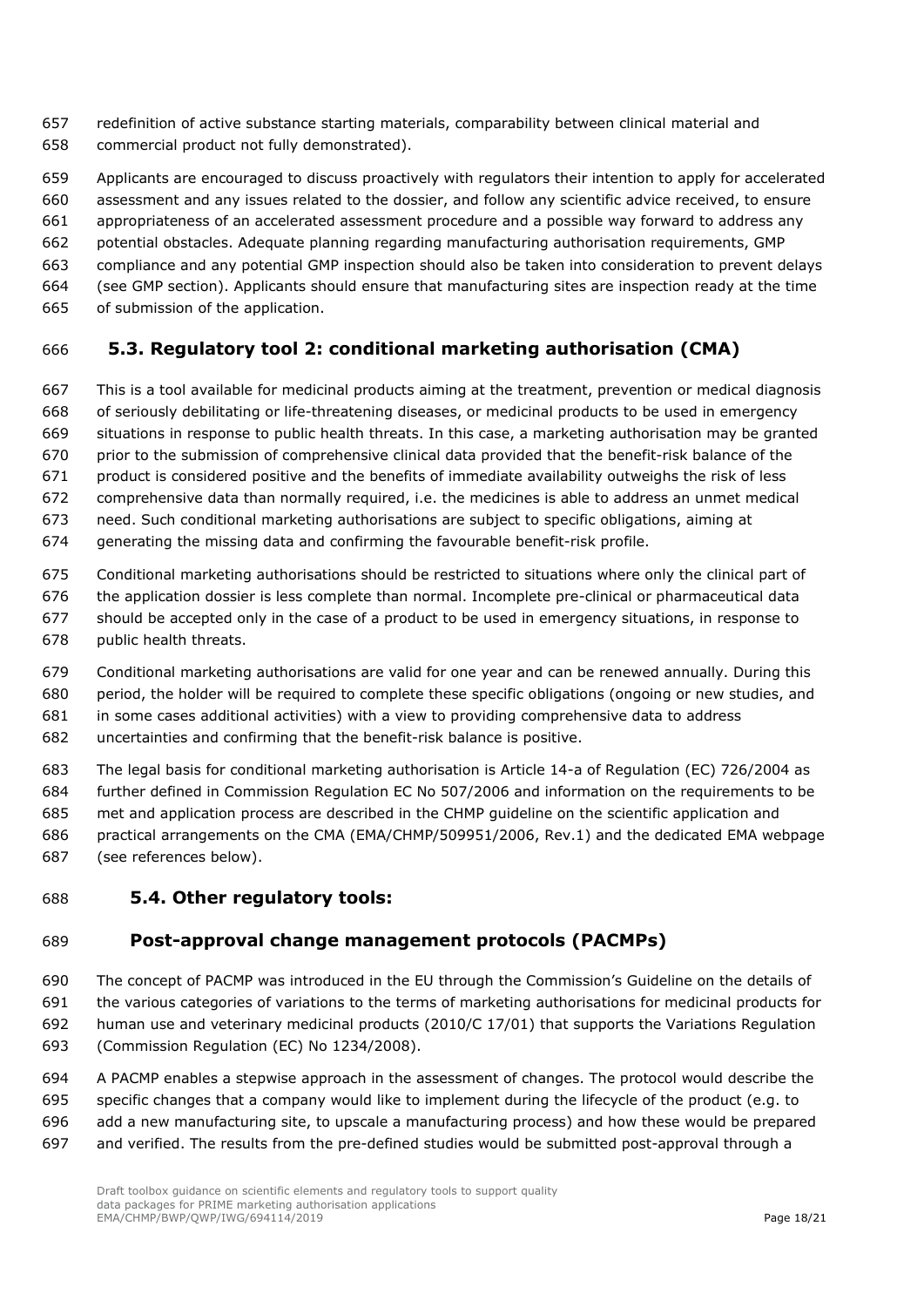- variation to implement the change. This approach enables an early assessment of the strategy to be
- pursued, thereby lowering the reporting category of the implementing variation, which in turn reduces
- the overall regulatory review and implementation time (ref. EMA Q&A on PACMP-
- EMA/CHMP/CVMP/QWP/586330/2010).

## <span id="page-18-0"></span>**Post-authorisation measures (PAMs)**

- The intention of PAMs is per se not to facilitate early access or facilitate deferral of data generation.
- PAMs are means for regulators to request any additional data that from a public health perspective, are
- needed to complement the available data. These can be categorized as specific obligation [SOB],
- annex II condition [ANX], additional [pharmacovigilance](https://www.ema.europa.eu/en/glossary/pharmacovigilance) activity in the risk-management plan (RMP) 707 [MEA] or recommendation [REC].
- The existence of these PAMs does not aim at promoting premature approvals of [marketing](https://www.ema.europa.eu/en/glossary/marketing-authorisation)
- [authorisations](https://www.ema.europa.eu/en/glossary/marketing-authorisation) or post-authorisation procedures. The background and rationale for requesting PAMs will
- be described in the relevant assessment, which will present the context and nature of the PAM. Based
- on the assessment of the committee(s), PAMs are classified into their appropriate legal framework
- under which they will be enforced.
- The PAM selected depends on the criticality of the data set/measure in relation to the clinical use of the
- product and its impact on the benefit/risk. For example, a recommendation may be issued to further
- consider the implementation of a more sensitive analytical method for characterisation or batch release purposes; or to review and, if necessary, revise product specifications once more batch data become
- available.
- \*While not a regulatory tool, it is acknowledged that in certain cases some data generation to support
- approval may be on-going at the time of MAA (e.g. stability, process validation studies) and applicants
- may submit the missing data as part of the responses to the list of questions or list of outstanding
- issues. When this situation is foreseen applicants are encouraged to discuss this approach upfront with
- regulators and seek agreement to ensure there is a mutual understanding.

#### <span id="page-18-1"></span>**References**

- Annex I of Dir. 2001/83/EC
- EudraLex- Volume 2B- Notice to Applicants
- EudraLex Volume 4 (Good Manufacturing Practice), Guidelines on Good Manufacturing Practice
- 727 ICH M7 (R1) (assessment and control of DNA reactive (mutagenic) impurities in pharmaceuticals to limit potential carcinogenic risk)
- ICH Q1A Stability testing of new drug substances and drug products
- ICH Q1E note for guidance on evaluation of stability data
- ICH Q5C Stability testing of biotechnological/biological products
- ICH Q6A (specifications: test procedures and acceptance criteria for new drug substances and new drug products: chemical substances).
- ICH Q6B (specifications: test procedures and acceptance criteria for biotechnological/biological products).
- ICH Q8 (R2) (Pharmaceutical development).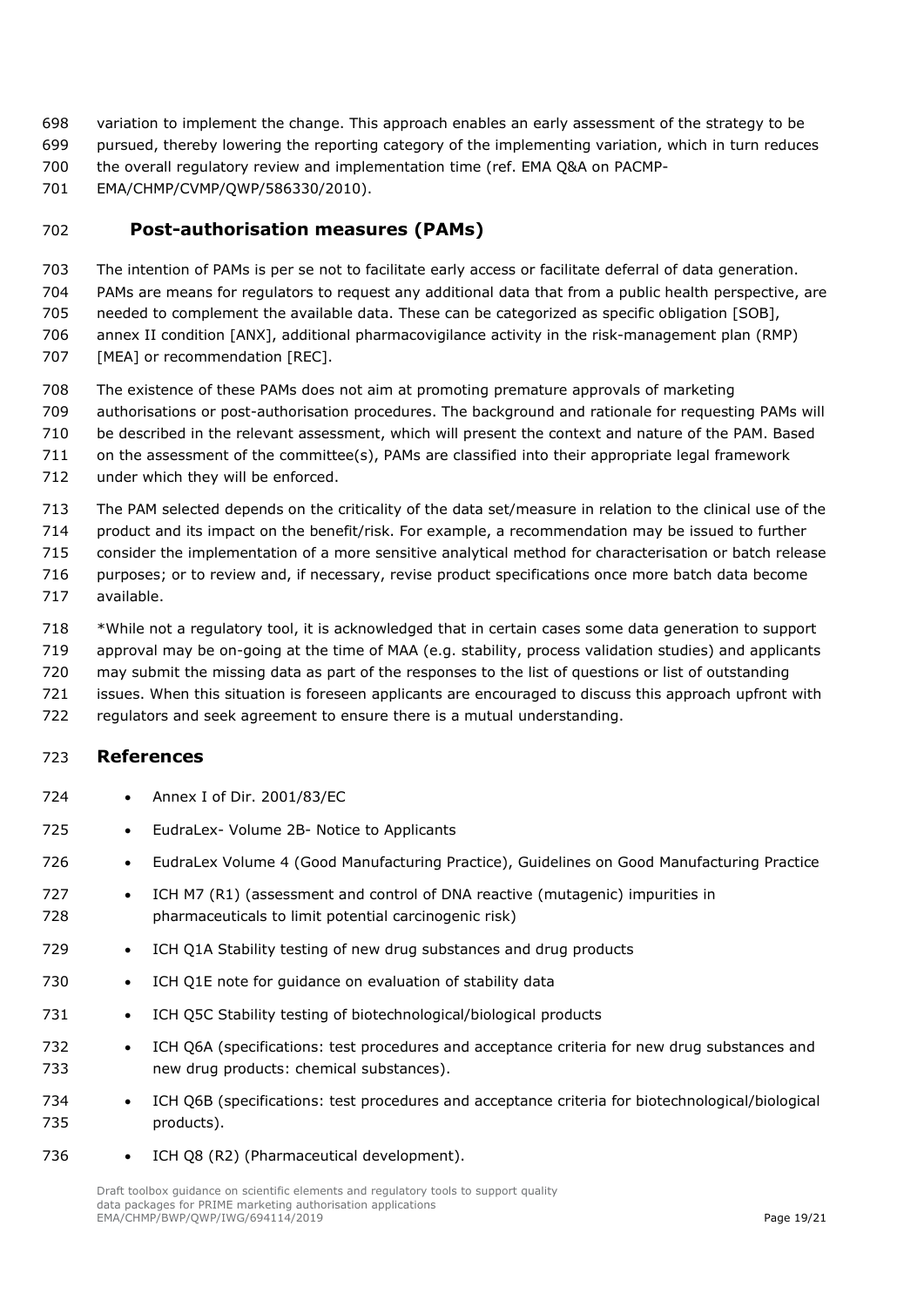| 737                                           | ICH Q9 (Quality risk management).                                                                                                                                                                                                                                                                                                                                                                                                                                                                                                                                                         |
|-----------------------------------------------|-------------------------------------------------------------------------------------------------------------------------------------------------------------------------------------------------------------------------------------------------------------------------------------------------------------------------------------------------------------------------------------------------------------------------------------------------------------------------------------------------------------------------------------------------------------------------------------------|
| 738                                           | ICH Q10 (Pharmaceutical quality system).<br>$\bullet$                                                                                                                                                                                                                                                                                                                                                                                                                                                                                                                                     |
| 739<br>740                                    | ICH Q11 (Development and manufacture of drug substances (chemical entities and<br>$\bullet$<br>biotechnological / biological entities).                                                                                                                                                                                                                                                                                                                                                                                                                                                   |
| 741<br>742                                    | ICH Q12 (Technical and regulatory considerations for pharmaceutical product lifecycle<br>$\bullet$<br>management).                                                                                                                                                                                                                                                                                                                                                                                                                                                                        |
| 743<br>744<br>745<br>746                      | CHMP Guideline on process validation for finished products - information and data to be<br>$\bullet$<br>provided in regulatory submissions (EMA/CHMP/CVMP/QWP/BWP/70278/2012-Rev1,Corr.1).<br>https://www.ema.europa.eu/en/documents/scientific-quideline/quideline-process-validation-<br>finished-products-information-data-be-provided-regulatory-submissions en.pdf                                                                                                                                                                                                                   |
| 747<br>748<br>749<br>750<br>751               | CHMP Guideline on process validation for the manufacture of biotechnology-derived active<br>$\bullet$<br>substances and data to be provided in the regulatory submission<br>(EMA/CHMP/BWP/187338/2014) https://www.ema.europa.eu/en/documents/scientific-<br>guideline/quideline-process-validation-manufacture-biotechnology-derived-active-substances-<br>data-be-provided en.pdf                                                                                                                                                                                                       |
| 752<br>753<br>754<br>755<br>756               | Guideline on the risk-based approach according to Annex I, part IV of Dir 2001/83/EC applied<br>$\bullet$<br>to Advanced Therapy Medicinal Products (EMA/CAT/CPWP/686637/2011).<br>https://www.ema.europa.eu/en/documents/scientific-guideline/guideline-risk-based-approach-<br>according-annex-i-part-iv-directive-2001/83/ec-applied-advanced-therapy-medicinal-<br>products en.pdf                                                                                                                                                                                                    |
| 757<br>758<br>759                             | CHMP Q&A on Comparability considerations for Advanced Therapy Medicinal Products (ATMP)<br>$\bullet$<br>(EMA/CAT/499821/2019) https://www.ema.europa.eu/en/documents/other/questions-<br>answers-comparability-considerations-advanced-therapy-medicinal-products-atmp_en.pdf                                                                                                                                                                                                                                                                                                             |
| 760<br>761<br>762<br>763                      | Draft Reflection paper on statistical methodology for the comparative assessment of quality<br>$\bullet$<br>attributes in drug development (EMA/138502/2017).<br>https://www.ema.europa.eu/en/documents/scientific-quideline/draft-reflection-paper-<br>statistical-methodology-comparative-assessment-quality-attributes-drug en.pdf                                                                                                                                                                                                                                                     |
| 764<br>765<br>766<br>767<br>768<br>769<br>770 | CHMP Guideline on the scientific application and the practical arrangements necessary to<br>implement Commission Regulation (EC) No 507/2006 on the conditional marketing<br>authorisation for medicinal products for human use falling within the scope of Regulation (EC)<br>No 726/2004 (EMA/CHMP/509951/2006, Rev.1)<br>https://www.ema.europa.eu/en/documents/scientific-guideline/guideline-scientific-application-<br>practical-arrangements-necessary-implement-commission-regulation-ec/2006-conditional-<br>marketing-authorisation-medicinal-products-human-use-falling en.pdf |
| 771<br>772<br>773<br>774                      | EMA Meeting Report: Workshop with stakeholders on support to quality development in early<br>$\bullet$<br>access approaches (i.e. PRIME, Breakthrough Therapies)<br>(EMA/CHMP/BWP/812924/2018). https://www.ema.europa.eu/en/documents/report/report-<br>workshop-stakeholders-support-quality-development-early-access-approaches-ie-prime en.pdf                                                                                                                                                                                                                                        |
| 775<br>776<br>777<br>778<br>779               | EMA Meeting Report: Joint BWP/QWP workshop with stakeholders in relation to prior<br>$\bullet$<br>knowledge and its use in regulatory applications (EMA/CHMP/BWP/187162/2018).<br>https://www.ema.europa.eu/en/documents/report/meeting-report-joint-biologics-working-<br>party/quality-working-party-workshop-stakeholders-relation-prior-knowledge-its-use-<br>regulatory-applications en.pdf                                                                                                                                                                                          |

Draft toolbox guidance on scientific elements and regulatory tools to support quality data packages for PRIME marketing authorisation applications EMA/CHMP/BWP/QWP/IWG/694114/2019 Page 20/21